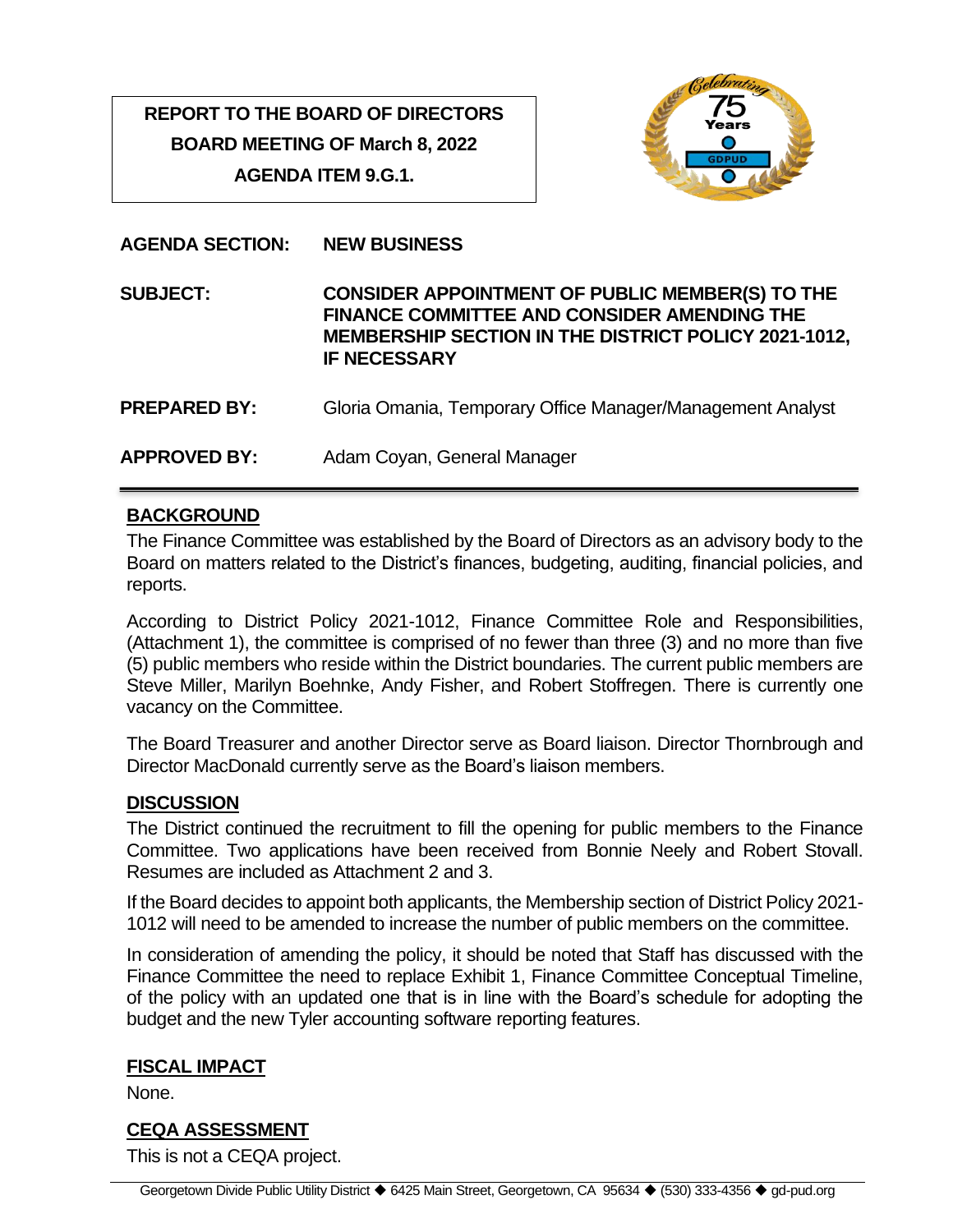Agenda Item # 9.G.1.

#### **POSSIBLE ACTIONS**

- Interview Ms. Neely and Mr. Stovall to fill the vacant Finance Committee position;
- Adopt Resolution 2022-XX appointing Ms. Neely and/or Mr. Stovall to the Finance Committee;
- Amend the Membership section of District Policy 2021-1012 to increase public membership to seven (7); and/or
- Continue the application process to fill the remaining public member seat if the Board decides to appoint both applicants to fill six (6) seats leaving one vacant seat.
- Direct Staff to replace Exhibit 1 of Policy 2021-1012.

## **ATTACHMENTS**

- 1. Bonnie Neely Application
- 2. Robert Stovall Application
- 3. Draft Resolution 2022-XX Appointment of Public Member(s) to the Finance Committee
- 4. District Policy 2021-1012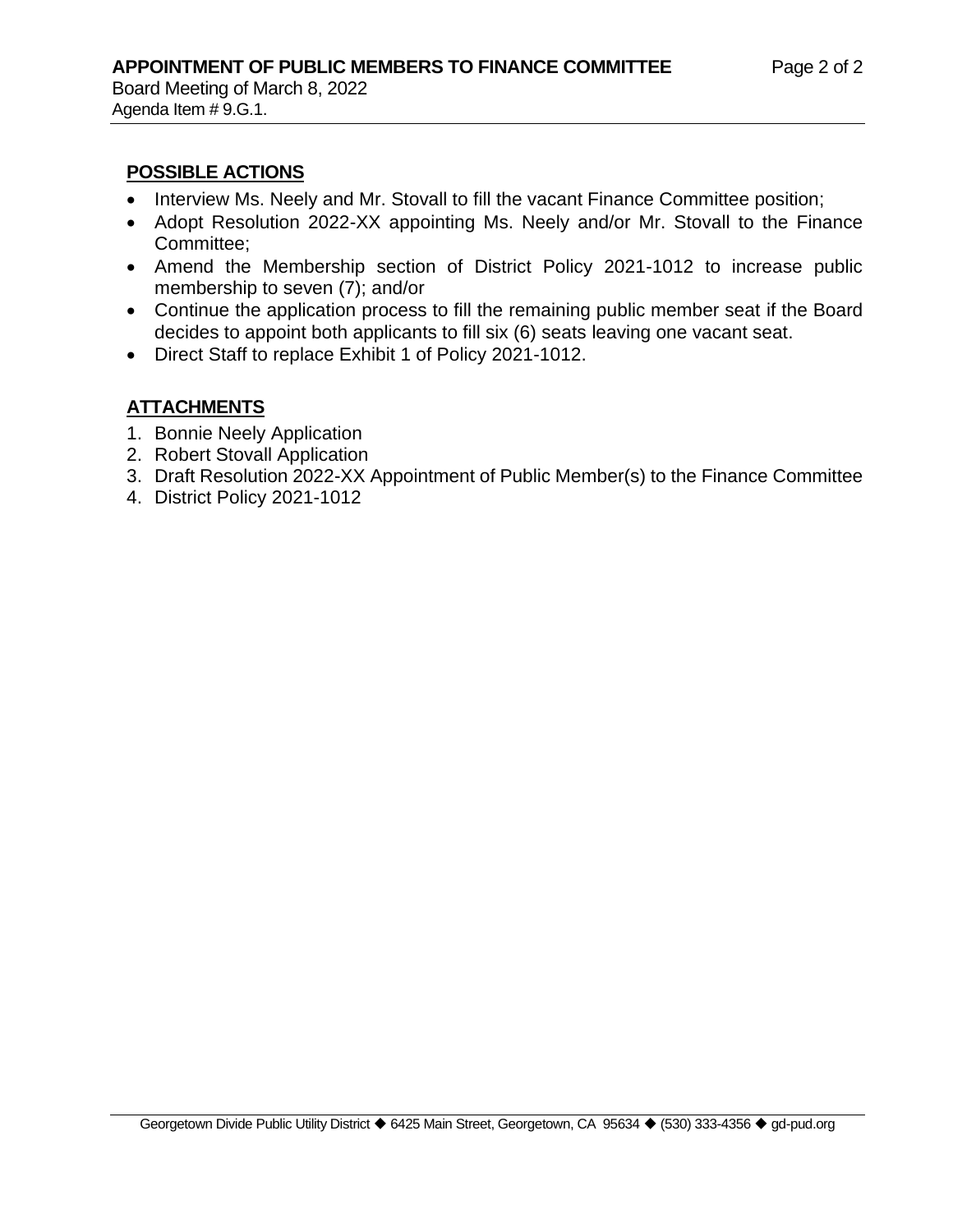#### **Bonnie L. Neeley**

1996; bought home on **Reservoir Reservoir Reservoir Reservoir Reservoir Reservoir Reservoir Reservoir Reservoir R** 

Moved to the Divide in

Treated water customer; enrolled in low-income credit.

Retired from Lawrence Berkeley Laboratory, University of California as Senior Contract and Grant Officer. Advised scientists on grant applications to federal, state, private and foreign universities. Reviewed applications for consistency with grantor's rules; negotiated with grantor if UC and DOE regulations were not acceptable to grantor. Monitored spending to assure meeting audit regulations; assisted Director with draft letters, memos to inform scientists and department managers of changes in overhead, University regulations and/or State funding changes. and assisted designing with Principal Accounting Dep reports, so as to satisfy grantor requirements. Responsible for annual projections of revenue from all outside contracts/grants, approx.. \$75 M.

Joined Garden Club; elected to several Board positions for 4 years

Joined DFAHS; accepted position as fundraiser; Designed, organized daffodil fund raiser which in 5 years, planted 5000 daffys around GT and GV; and raised approx. \$6000 in scholarships for Golden Sierra High School.

Dr. Irene's Girls Softball Team…treasurer/secretary for 3 years.

Marshal Grange, appointed as secretary. Volunteered with Christmas Basket; Food Pantry, Library Sales.

In 2005, Began attending most GDPUD Board meetings

**2008-2012** GDPUD Director; served as Treasurer **2011-2012**. Accompanied GM on trips to irrigation sites, radio tower, meter checking; treatment plants; accompanied Director Joanne Shepard to her County water meetings.

Campaigned in 2016 for GDPUD director opening; entered late; I didn't have a local campaign group so paid \$700 for a full page ad in Gazette.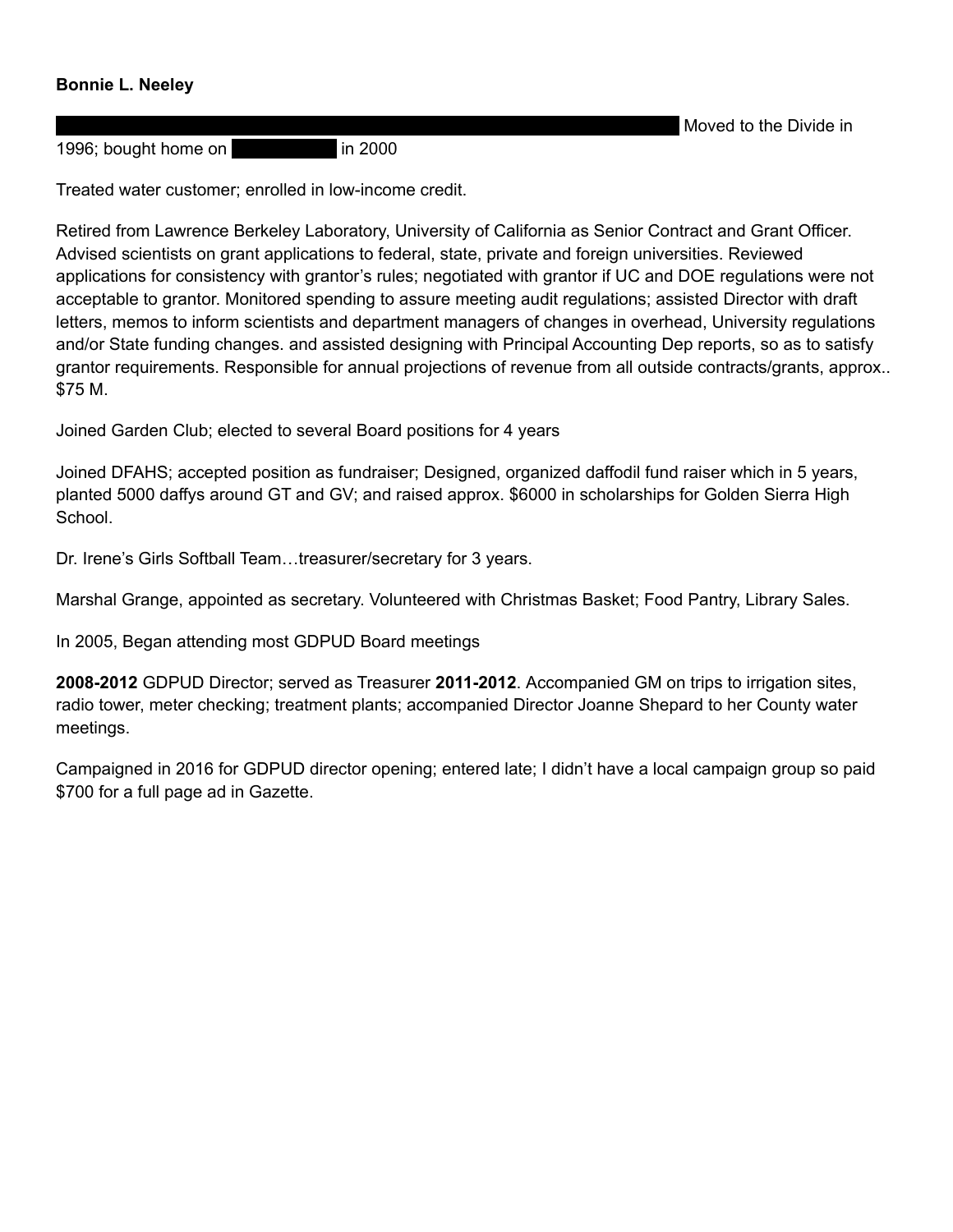Brief Resume February 2022

#### ROBERT STOVALL, DPA

PO Box 2

Credentials and Degrees

Bachelor of University Studies - Focus on Education and Psychology

Master's Degree - Marriage and Family Counseling, 1978

Phone 650-455-9922 Cell, Bob.gardenvalley@live.com

Doctorate of Public Administration – Concentration in Organizational Behavior and Theory, Public Policy and Strategic Management

Position Profiles

January 2018 - Retired

California State Department of Social Services -January 2015 to December 2017

Manager Foster Care Ombudsman

Assisted in the writing of three annual reports which included developing an extensive update of data analysis.

California State Department of Social Services- January 2013 to December 2015

Manager Continuum of Care Reform for California's foster care system

Assisted in writing a Legislative Report on reforming the California foster care system.

College of San Mateo - September 2008 to May 2012

Independent Living Coordinator for Foster Youth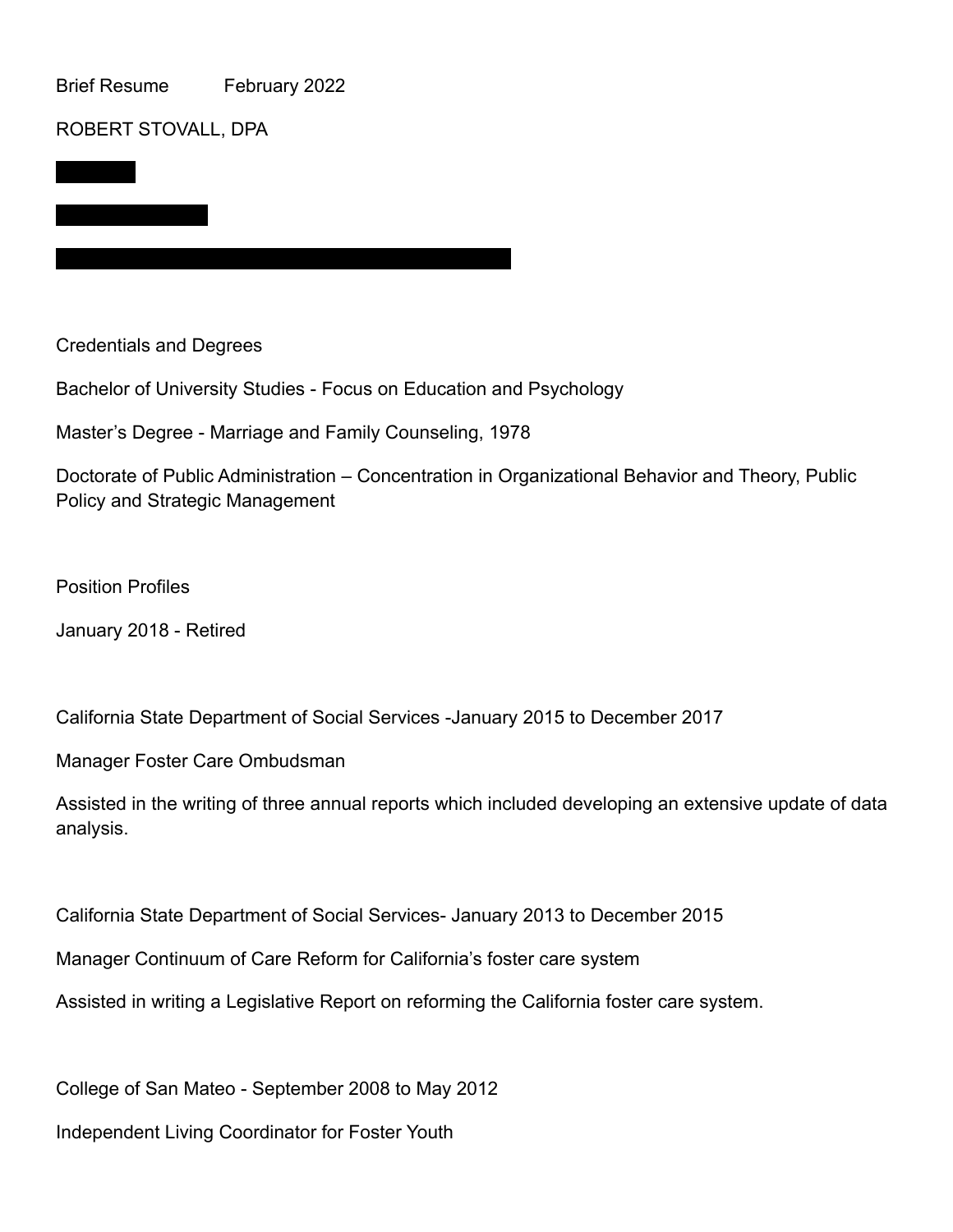Organized, taught and recruited guest speakers to assist youth in foster and kinship care in developing their independent living skills.

StarVista - August 2007 to June 2008

Director of Youth Transition Services

This leadership position included oversight of a department providing youth development, residential services and clinical programs for diverse youth for a San Mateo County human services agency. I supervised a total of eight different programs, two Program Managers, approximately 40 staff and a budget over \$2 million.

San Mateo County Human Services Agency- August 2006 to June 2007

Planning and Evaluation Unit - Management Analyst

My responsibilities in the Human Services Agency focused on assisting in the process to become accredited with the Council on Accreditation.

Aspira.Net - July 2002 to July 2006

Developed and administered a no eject - no reject, co-ed group foster home for eight teenagers in San Mateo County.

Lake Tahoe Community College - July 1988 to July 2002

Foster Care Education and Independent Living Coordinator

Coordinated and instructed an Independent Living Skills program targeting 36 foster youth, ages 16 to 21, and their care providers. I was the Northern California Foster and Kinship Care Education regional coordinator for eight years.

Tahoe Turning Point - January 1980 to July 2002

In 1979-80, I created the non-profit corporation, Tahoe Turning Point, Inc.

This involved developing initial funding, obtaining a state community care license, interviewing and hiring staff, and opening a residential treatment center for eight foster youths ages 14-18. The initial, annual budget was \$80,000. Over the next twenty-two years, as the administrator I developed the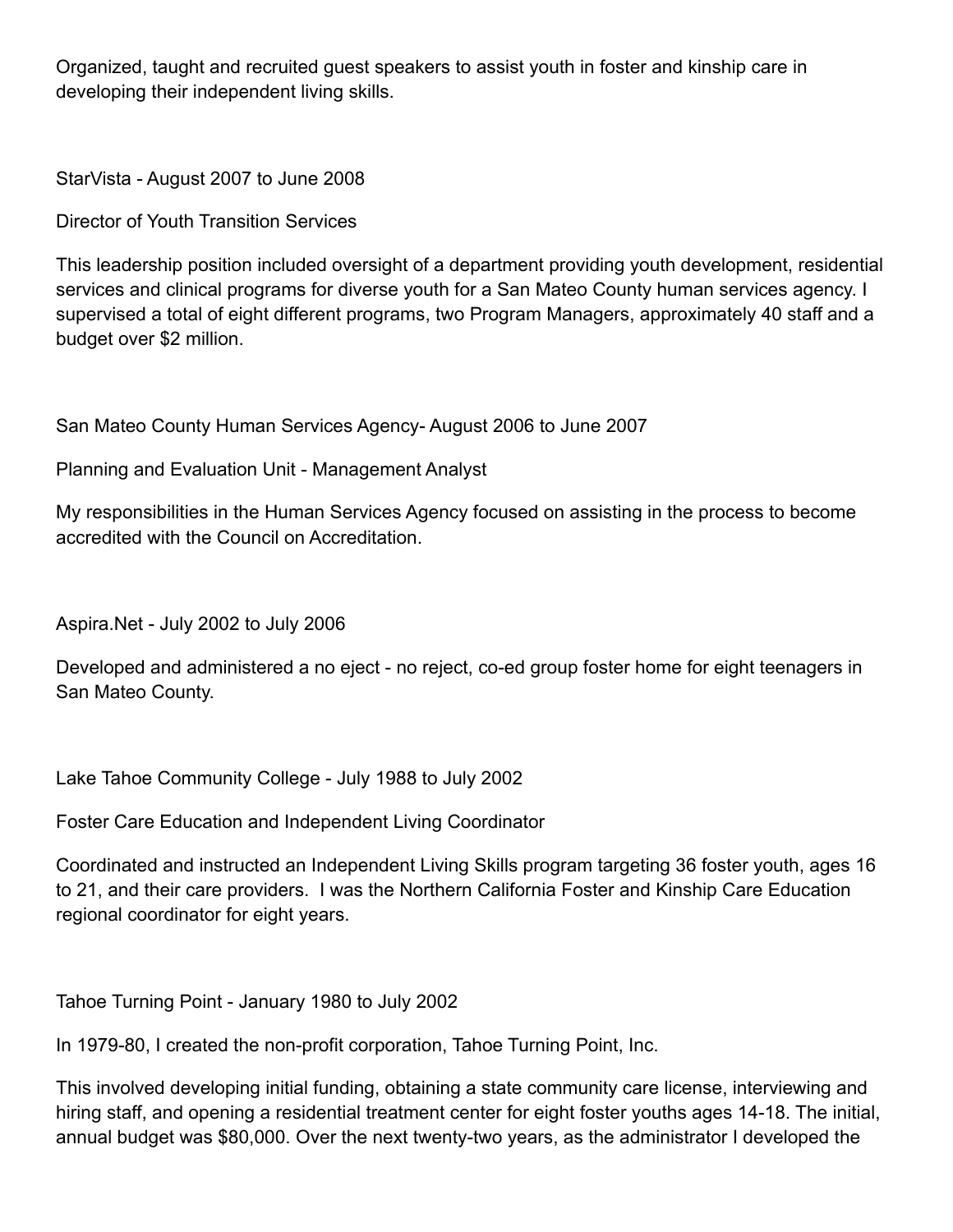Tahoe Turning Point organization to serve twenty-four, probationary youths in residential care with twenty-eight staff and an annual budget of \$1,300,000.

## Grant writing experience

I have written several proposals, and been awarded grants to serve the at-risk/with promise youth population.

## Strategic Planning and Continuous Quality Improvement

I have assisted several agencies in the developing their strategic development and strategic management plan. Assisted the San Mateo County Human Services Agency and the state wide Aspiria.net foster care services agency in becoming accredited with the Council on Accreditation.

## Community Committee Involvement:

I have been actively involved in community and regional committees and organizations including; being co-chair of the San Mateo Adolescent Collaborative Action Team, advisor the California Youth Connection in San Mateo and El Dorado County; involvement with the San Mateo County Workforce Investment Board; South Lake Tahoe Child Abuse Council, Chairperson and Treasurer; Private Industry Council, member; Golden Sierra Job Training Partnership Act Service Delivery Area, member; California Association of Children's Homes, Board member and Treasurer; South Tahoe Welfare-To-Work committee, Co-chair; Workforce Investment Board Youth Council (5 counties including Placer County), Chairperson; Foster and Kinship Care Education and Independent Living Programs North Central Regional Coordinator for 13 community colleges and 22 diverse programs for 18 years.

## Current Interests

Become active in my community beyond playing the banjo at the farmer's market.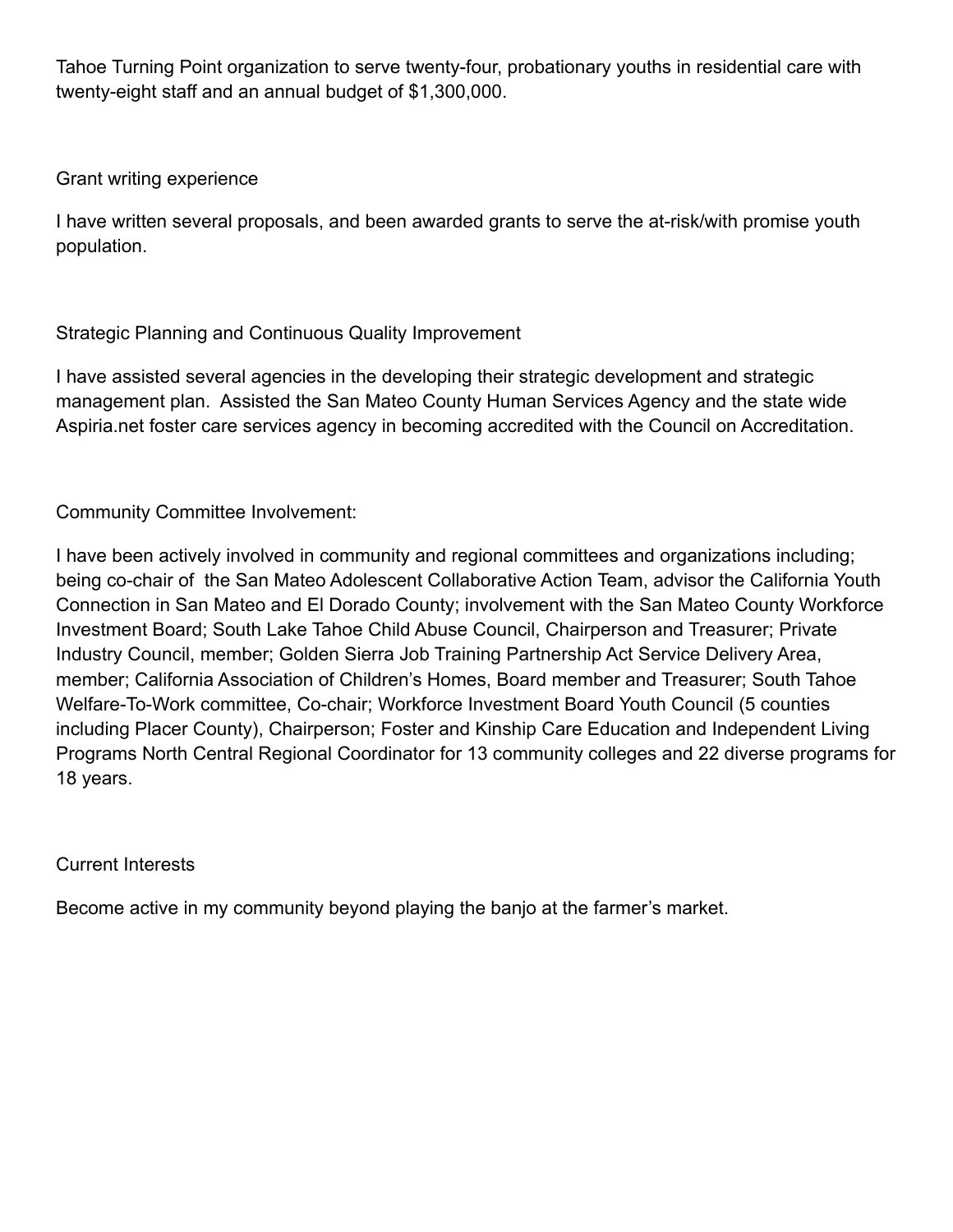#### **RESOLUTION NO. 2022-XX OF THE GEORGETOWN DIVIDE PUBLIC UTILITY DISTRICT FOR THE APPOINTMENT OF PUBLIC MEMBERS TO THE FINANCE COMMITTEE**

**WHEREAS,** the Finance Committee was established by the Board of Directors as an advisory body to the Board on matters related to the District's finances, budgeting, auditing, financial policies, and reports; and

**WHEREAS,** the current public members on the Finance Committee are Steve Miller, Marilyn Boehnke, Andy Fisher and Robert Stoffregen; and

**WHEREAS,** Director Mike Thornbrough and Director Mitch MacDonald serve as the Board liaison members; and

**WHEREAS,** according to the Membership section of District Policy No. 2021-1012, Role and Responsibilities of the Finance Committee, the committee is comprised of no fewer than three (3) and no more than five (5) public members; and *(Change if draft policy is amended.)* 

**WHEREAS,** the District continued to recruit interested persons to fill the remaining vacancy on the Finance Committee and letters of interest have been received; and

#### **NOW, THEREFORE, BE IT RESOLVED BY THE BOARD OF DIRECTORS THAT [insert name(s)] IS/ARE APPOINTED TO THE FINANCE COMMITTEE FOR A TERM OF TWO (2) YEARS.**

**PASSED AND ADOPTED** by the Board of Directors of the Georgetown Divide Public Utility District at a meeting of said Board held on the  $8<sup>th</sup>$  day of March 2022, by the following vote:

**AYES:** 

**NOES:** 

**ABSENT/ABSTAIN:** 

Michael Saunders, President Board of Directors GEORGETOWN DIVIDE PUBLIC UTILITY DISTRICT

ATTEST: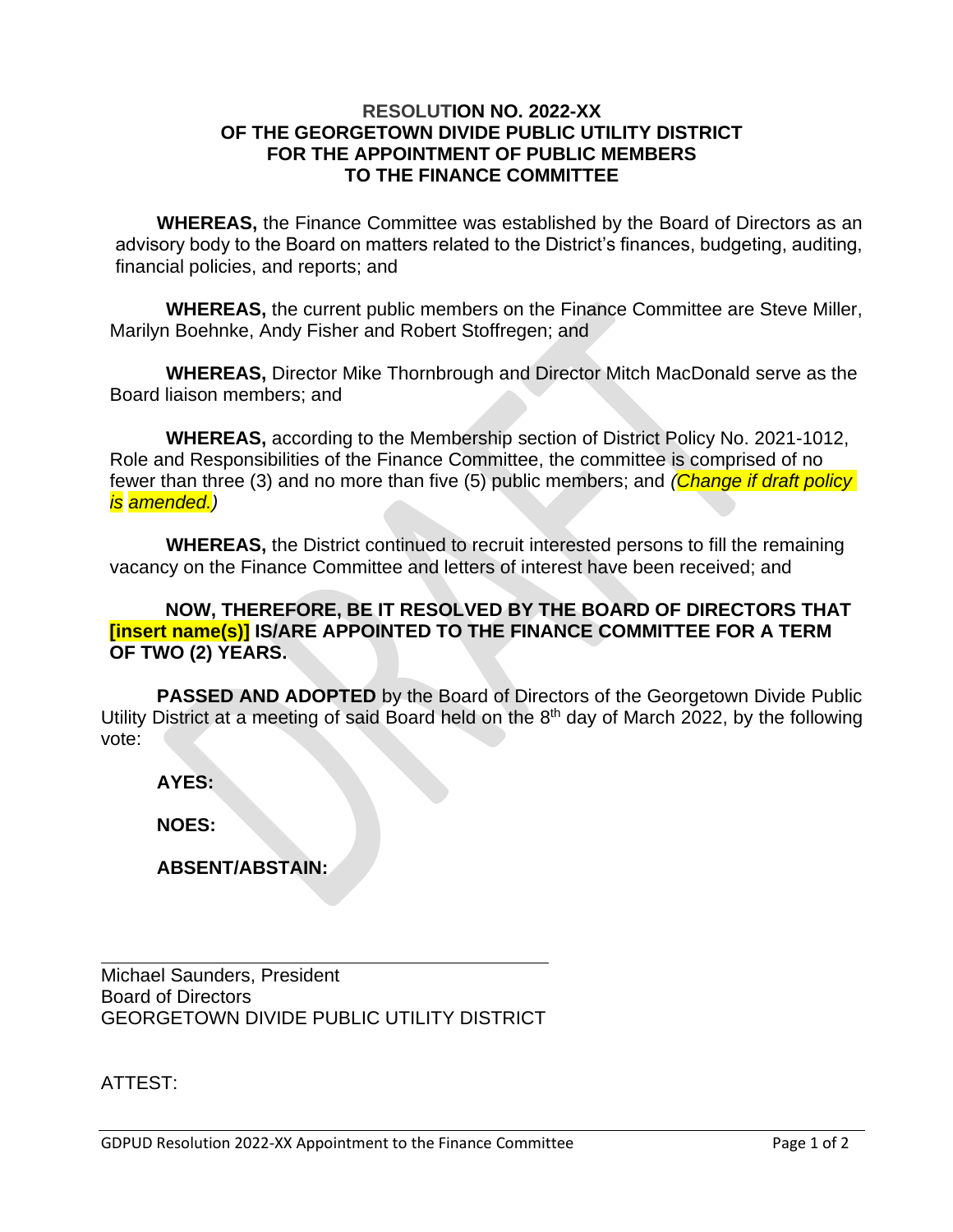Adam Coyan, Clerk and ex officio Secretary, Board of Directors GEORGETOWN DIVIDE PUBLIC UTILITY DISTRICT

\_\_\_\_\_\_\_\_\_\_\_\_\_\_\_\_\_\_\_\_\_\_\_\_\_\_\_\_\_\_\_\_\_

\_\_\_\_\_\_\_\_\_\_\_\_\_\_\_\_\_\_\_\_\_\_\_\_\_\_\_\_\_\_\_\_\_

#### **CERTIFICATION**

I hereby certify that the foregoing is a full, true, and correct copy of Resolution 2022-XX duly and regularly adopted by the Board of Directors of the Georgetown Divide Public Utility District, County of El Dorado, State of California, on the 8<sup>th</sup> day of March, 2022.

Adam Coyan, Clerk and ex officio Secretary, Board of Directors GEORGETOWN DIVIDE PUBLIC UTILITY DISTRICT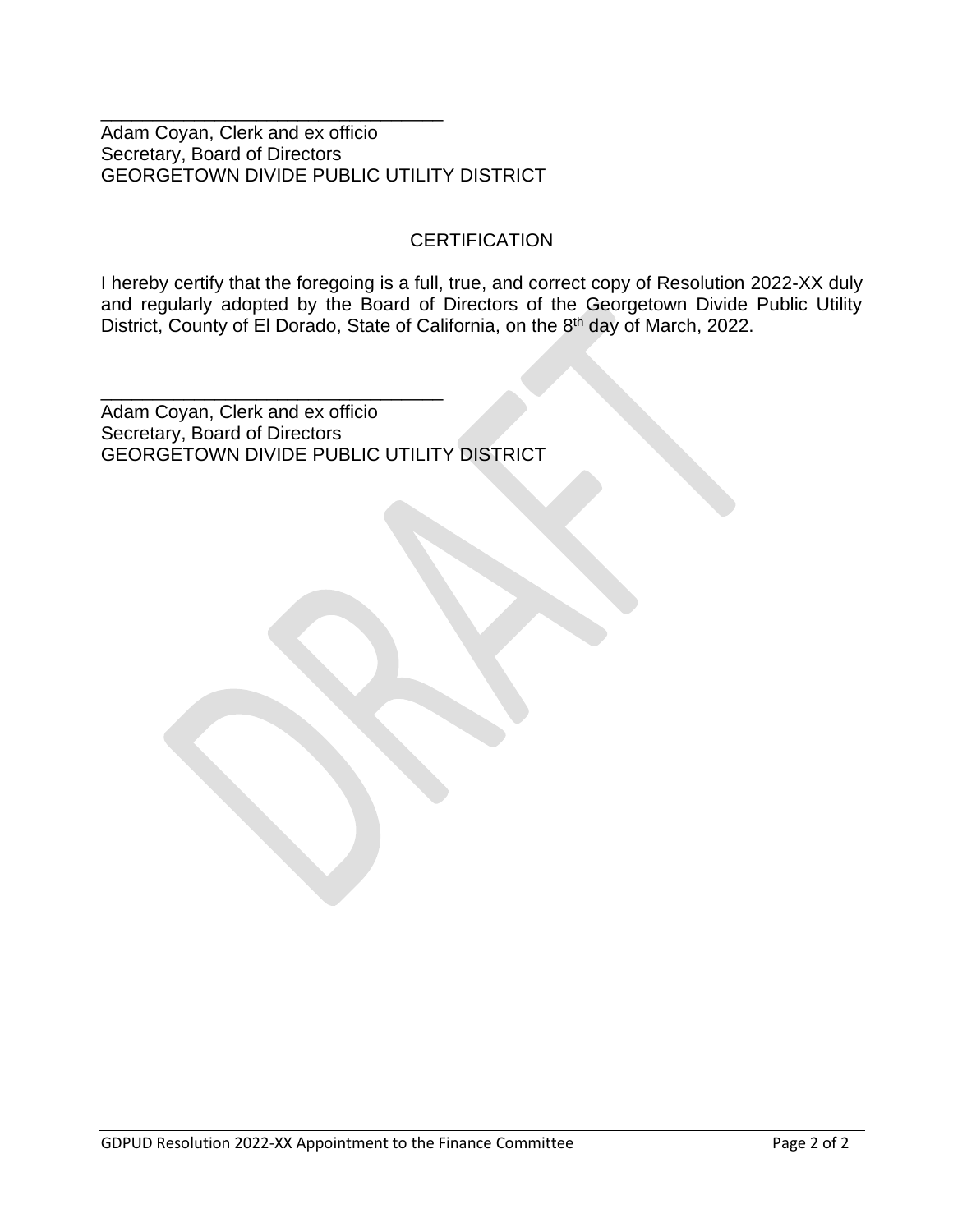## **POLICY TITLE: Role and Responsibilities of the Finance Committee**

## **POLICY NUMBER: 2021-1012**

#### **BACKGROUND:**

The Board of Directors ("Board) of the Georgetown Divide Public Utility District ("District") formally established the Finance Committee (" Committee") under District Policy 5000.3 which requires the committee to comply the Ralph M. Brown Act, California's "Open Meetings Laws" adopted by the Legislature in 1953. Commonly referred to as the Brown Act, these provisions are contained in Government Code Section 54950 et seq. The Brown Act is broadly construed, and compliance is constitutionally mandated. Committee members must be knowledgeable about Brown Act provisions and are required to take annual and bi-annual training.

The Board rescinded the resolution establishing the role and responsibilities of the Finance Committee during the regular meeting of June 9, 2020. At the regular meeting of January 12, 2021, the Board created an ad hoc committee to work on a new Finance Committee Policy. The roles and responsibilities of the Finance Committee is set forth below:

- **1. Purpose.** The Finance Committee was established as an advisory body to the Board on matters related to the District's finances, budgeting, auditing, financial policies, and reports. Due to the Committee's advisory nature, the Committee and its members have no authority to set policy, expend funds, or make obligations on behalf of the Board and/or the District.
- **2. Membership; Quorum.** The Committee shall be comprised of no fewer than three (3) and no more than five (5) public members. A quorum shall consist of a simple majority of the total number of members currently appointed to the Committee, but no less than three (3) public members.
- **3. Board Liaison.** The Board Treasurer and another Director, for a total of two (2) Directors, shall be assigned to the Committee as Board Liaison members.
	- (a) The duties of the Board Liaison include presenting relevant data to the Board and arranging for any presentation of important progress on projects to the Board by the Committee Chairperson.
	- (b) The Board Liaison's role will be advisory to the Committee.
	- (c) The Board Liaison will not have a vote on the Committee.
	- (d) Only two (2) Board of Directors can be present at any of the Committee meetings
	- (e) If a regular Liaison cannot attend a meeting, that member will contact the Board President and the Board President will arrange for another member to attend the meeting. If there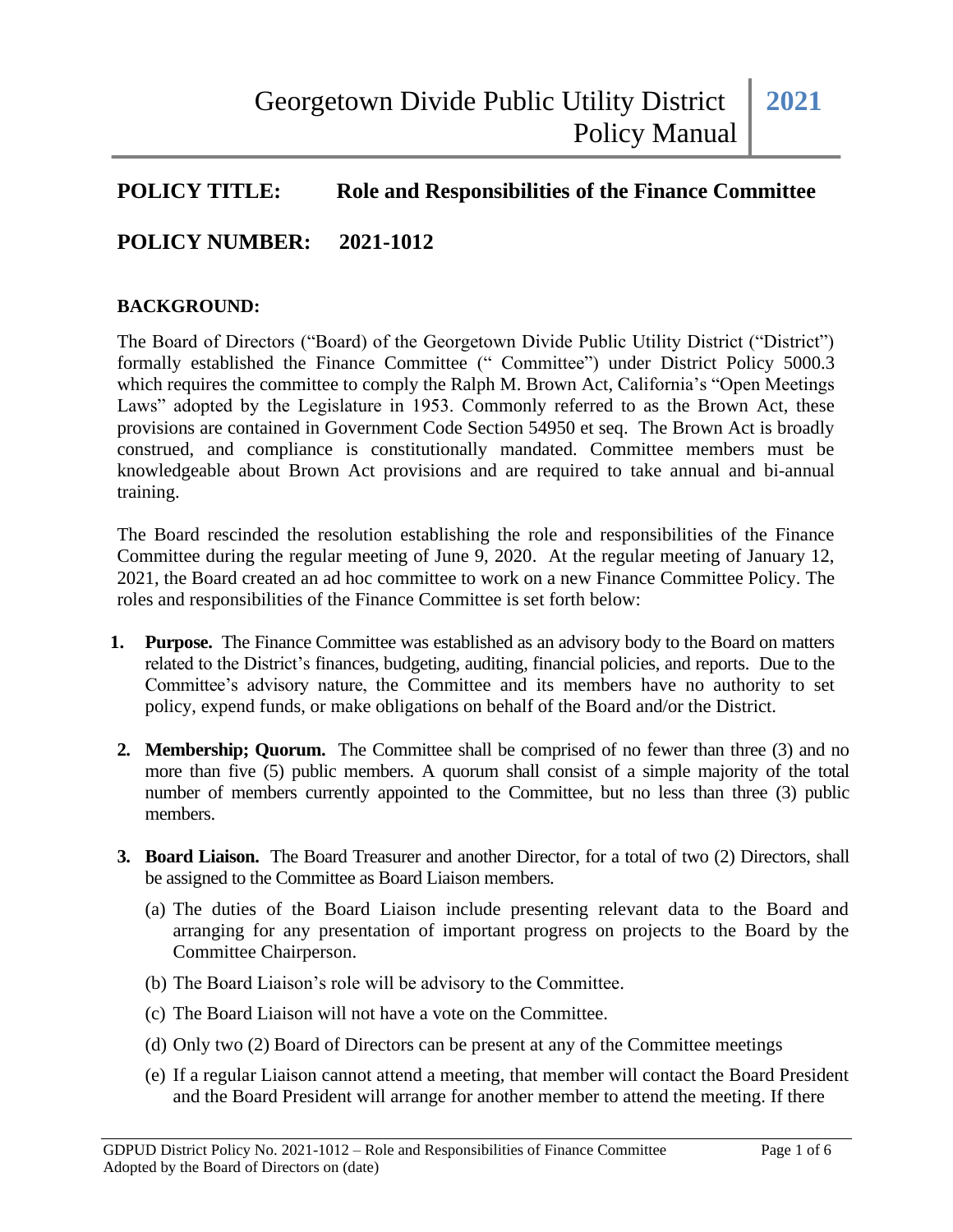(f) are three members present, the Board Liaison is authorized to request the non-liaison Board member to leave.

#### **4. Selection of Committee Members.**

- (a) A Notice of a Vacancy on the Finance Committee shall be posted on the District's website and social media sites, and must be published in a newspaper of general circulation in the District with instructions for applying, including a deadline for submittal.
- (b) All applicants who reside within the District boundaries will be eligible for consideration by the Board. It is recommended that applicants have experience in finance, budgeting, accounting, management, and/or related fields.
- (c) Applications must be submitted by the stated deadline and must include a Statement of Interest and resume. Applicants can be mailed or hand-delivered to the General Manager at the District Office, located at 6425 Main Street, Georgetown, CA 95634, or transmitted by email to [gm@gd-pud.org.](mailto:gm@gd-pud.org)
- (d) The General Manager will distribute all applications to the Board of Directors.
- (e) All applicants shall make a personal presentation of their qualifications to the Board of Directors during a Board meeting.
- (f) The Board of Directors will ask questions of the applicants during the Board meeting and will publicly vote on each applicant to be appointed. In the case where there are more applicants than Committee seats, Directors will submit their ranking of the applicants to the Board President after the questioning period. The applicant(s) with the highest number of first place, then second place, etc., (if needed) rankings shall be selected and announced as the appointee(s).
- (g) Those Finance Committee members who resign or who do not renew their two-year commitment shall provide a letter of resignation to the Finance Committee Chair, the President of the Board of Directors, and the General Manager.
- (h) The Board of Directors will confirm appointments and resignations by Resolution of the Board.
- **5. Role of the Committee.** The primary role of the Committee is to provide recommendations to the Board of Directors from their direction, or in response to Board approved proposals made by staff on matters related to the District's finances. It shall be the responsibility of the committee to adhere to the Board approved Conceptual Budget Timeline (Exhibit A) and to:
	- (a) Review annual operating budget proposed by staff and make recommendations to the Board prior to the Board receiving the annual operating budget for approval.
	- (b) Review emergency, short-range, long-range strategic financial plans and quarterly financial reports proposed by staff and make recommendations to the Board prior to the Board receiving the proposed financial plans and reports for approval.
	- (c) Review the audited annual financial data and statements available when the audit is presented to the Board of Directors.
	- (d) Review and monitor all District financial reports including, quarterly reports, request for proposal budgets, Capital and Reserve funds, monthly cash balances, fund transfers, investments, source of funding, and make any recommendations to the Board.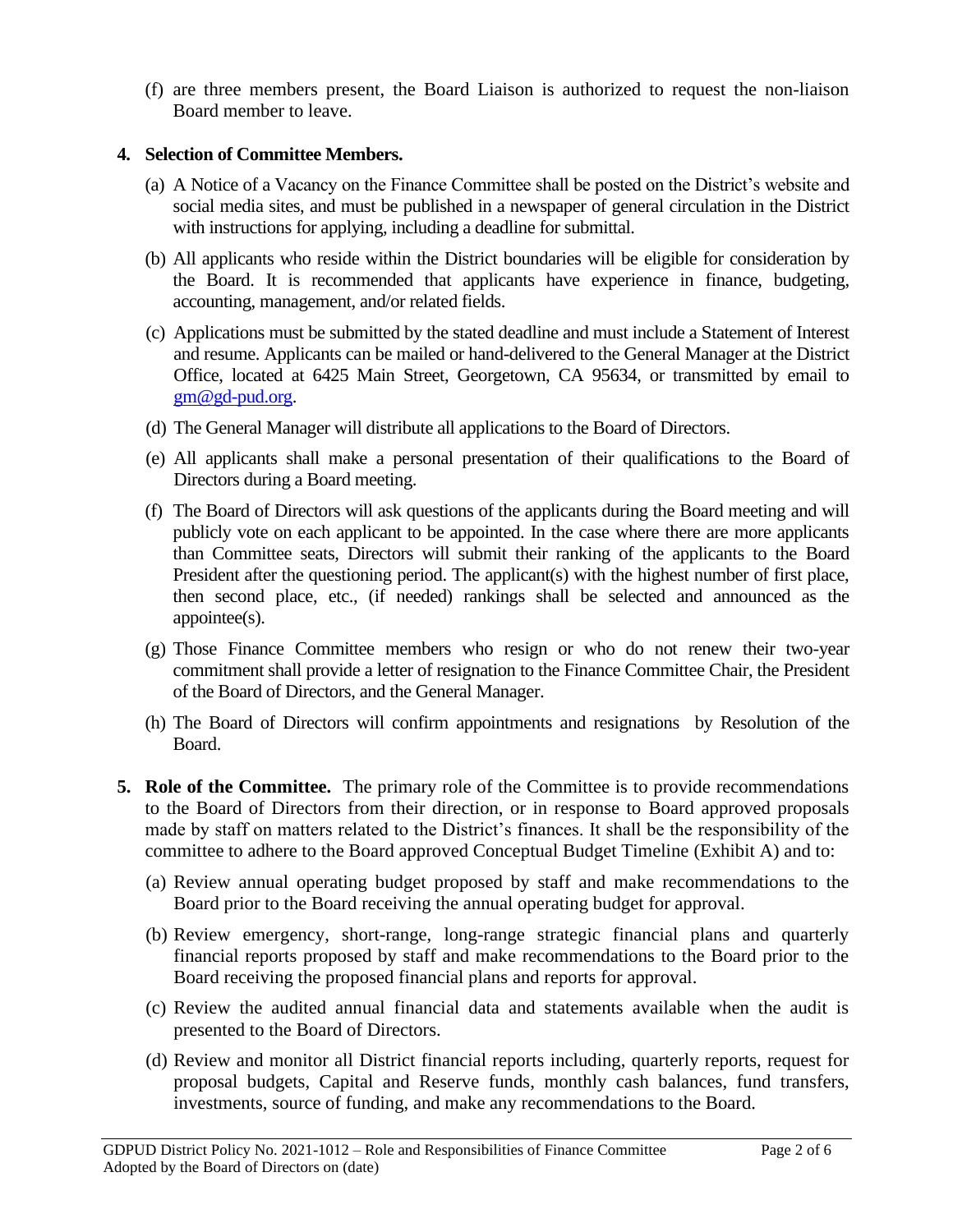- (e) Present alternative options with recommendations to the Board.
- (f) Present all Committee identified financial goals and proposals to the Board for approval.
- (g) Accept all projects requested by the Board.
- **6. Meetings.** The committee shall meet monthly, and more often if needed or requested by the Board. Meetings shall be held at the District's offices unless otherwise stipulated by an emergency or Executive Order.
	- (a) At any meeting of the Finance Committee, the majority of the members currently appointed show constitute a quorum for purposes of conducting business or meetings. Unless otherwise posted, a majority vote of those present and voting shall be sufficient to adopt any motion. A quorum cannot be under three (3) members.
	- (b) All meetings of the Committee shall be open and public, and all persons shall be permitted to attend any meeting of the Committee as provided by Government Code Section 54950 et seq.
	- (c) All meetings of the Committee shall be held in the GDPUD offices at 6425 Main Street, Georgetown, CA 95634, unless there is a special need to hold a meeting at a different location.
	- (d) The proceedings of all meetings of the Committee shall be conducted in accordance with GDPUD Board Policy Numbers 5000, 5030 and 5040.
	- (e) The Committee shall follow the order of business for the conduct of its meetings by the agenda. The order can be changed during the Adoption of the Agenda by majority vote.
	- (f) Any meeting may be adjourned to a time and place stated in the Order of Adjournment. Less than a quorum may also adjourn from time to time. If all members are absent, the Secretary may declare the meeting adjourned to a stated time and place and shall cause each notice to be given in the same manner as for special meetings.
	- (g) Special meetings may be called at any time at the direction of the Chairperson or by a majority of the Committee. However, scheduling must be coordinated with the General Manager and Board President to ensure there are no conflicts with other scheduled Committee, Board, County, Regional, or Legislative meetings. A minimum of Forty-Eight (48) hours advance written notice of special meetings shall be provided by the Chairperson to the Board President and General Manager stating the date, time, and business to be transacted. The public shall be notified through the district regular communications and procedures, in accordance with Government Code Section 54950 et  $seq - at least twenty-four (24) hours prior to the meeting.$
	- (h) The Board Clerk shall maintain meeting minutes, including a complete record of all transactions, findings, and determinations, and present a full statement to the General Manager for the Board prior to the next Board meeting. A signed copy of meeting minutes shall be filed with the Staff Liaison.
- **7. Terms.** The terms of office shall be two (2) years. Committee members may be reappointed to subsequent terms by providing their resume to the Board and the General Manager, and then the Board voting on the Committee members reappointed during a Board meeting.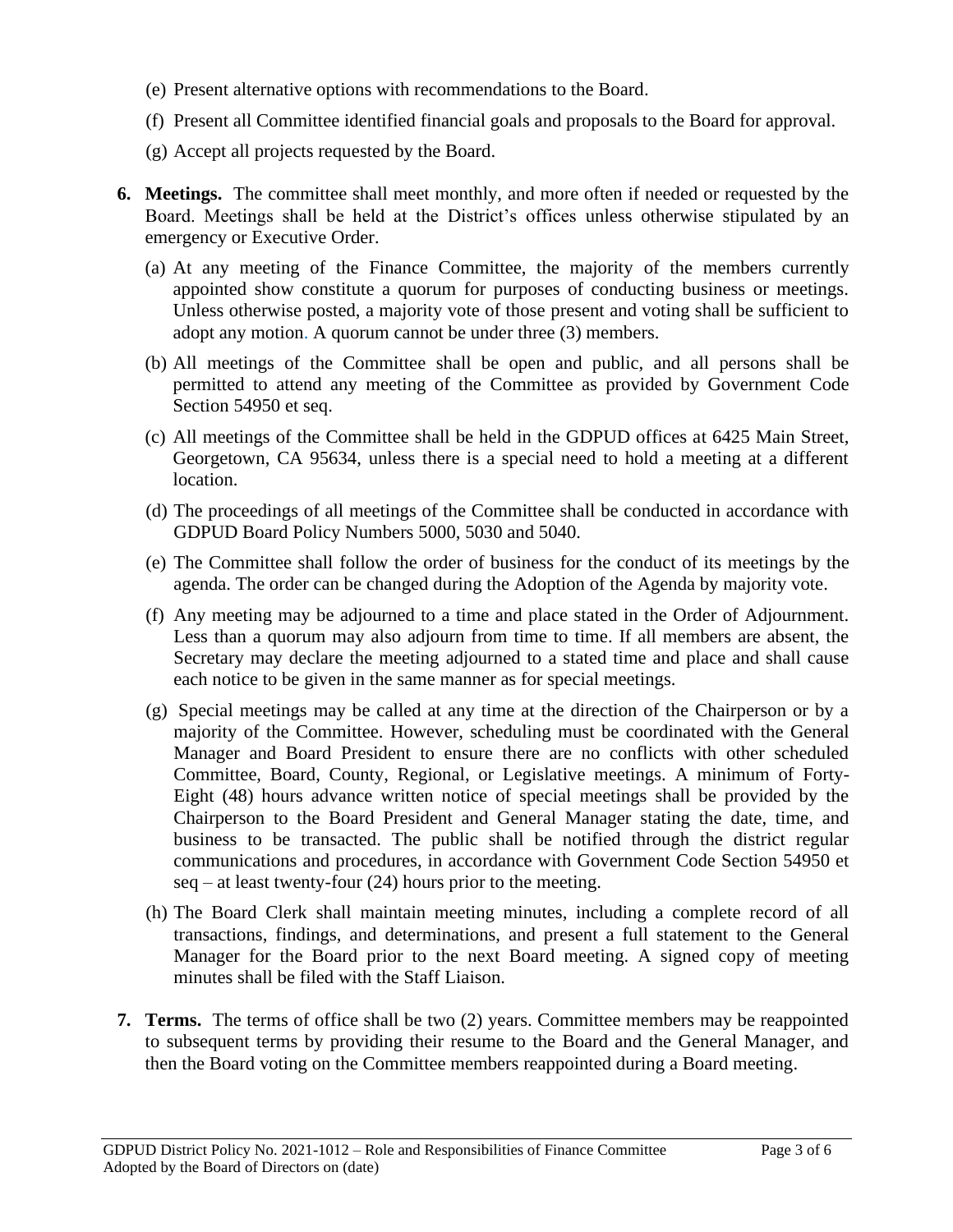- **8. Removal**. All committee members serve at the will of the Board, and any member may be removed by an affirmative vote of three (3) members of the Board. The removal of a Finance Committee member shall follow procedures that will be outlined in a District Policy on Board Committees.
- **9. Officers.** The committee shall designate from among its members a Chair, Vice-Chair, and Secretary. The Chair shall preside over the meetings, and in the Chair's absence, the Vice-Chair shall preside. If both the Chair and the Vice-Chair are absent, the remaining members, if a quorum exists, shall select from among themselves a person to preside over the meeting. The Board Clerk, or Staff designee, shall prepare agendas and minutes of every meeting and shall be responsible for transmitting the agenda and the final copy

of all minutes to the General Manager or designee. Items needing Board action shall be transmitted as soon as possible to the General Manager or designee for inclusion on the next available Board agenda.

#### **10. Agenda.**

- (a) The General Manager, in cooperation with the Board President and the Chair of the Finance Committee, shall prepare an agenda for each regular and special meetings of the Finance Committee Meeting in accordance with the Ralph M. Brown Act (California Government Code Section 54950).
- (b) All items on the agenda must have been approved or directed by the Board of Directors. These items may come from either the Board, Staff, or Finance Committee requests.
- (c) There is a conceptual timeline which should be automatically incorporated each month at the direction of the Board.
- (d) During the last item of the Finance Committee agenda before adjournment, a Committee member may bring up items they would like the Committee to review and for what purpose. Requests affirmed by a majority vote of the Committee shall be reported to the Board of Directors by the Committee Chair at the next meeting of the Board of Directors.
- (e) Reports will be prepared each month based on the conceptual timeline for the Finance Committee and any other monthly financial committee reports or agendized items.
- (f) Requests for additional information by Committee members should be directed to the Finance Committee Chair. The Chair will provide the Board Treasurer with these requests. The requests will then be given and discussed with the General Manager by the Treasurer with a copy to the Board President. Only the General Manager can direct staff for reports. Only the Board can direct the General Manager. Committee members must be aware of the conceptual timeline and reports required for the agenda when requesting additional information.
- **11. Board Reports.** The Committee shall report on its activities to the Board at least monthly and more often if needed or requested by the Board. The Board Report shall be either oral or written and shall include a description of the activities of the Committee for the proceeding, and any on-going or outstanding activities or tasks. The Board Report will be given at the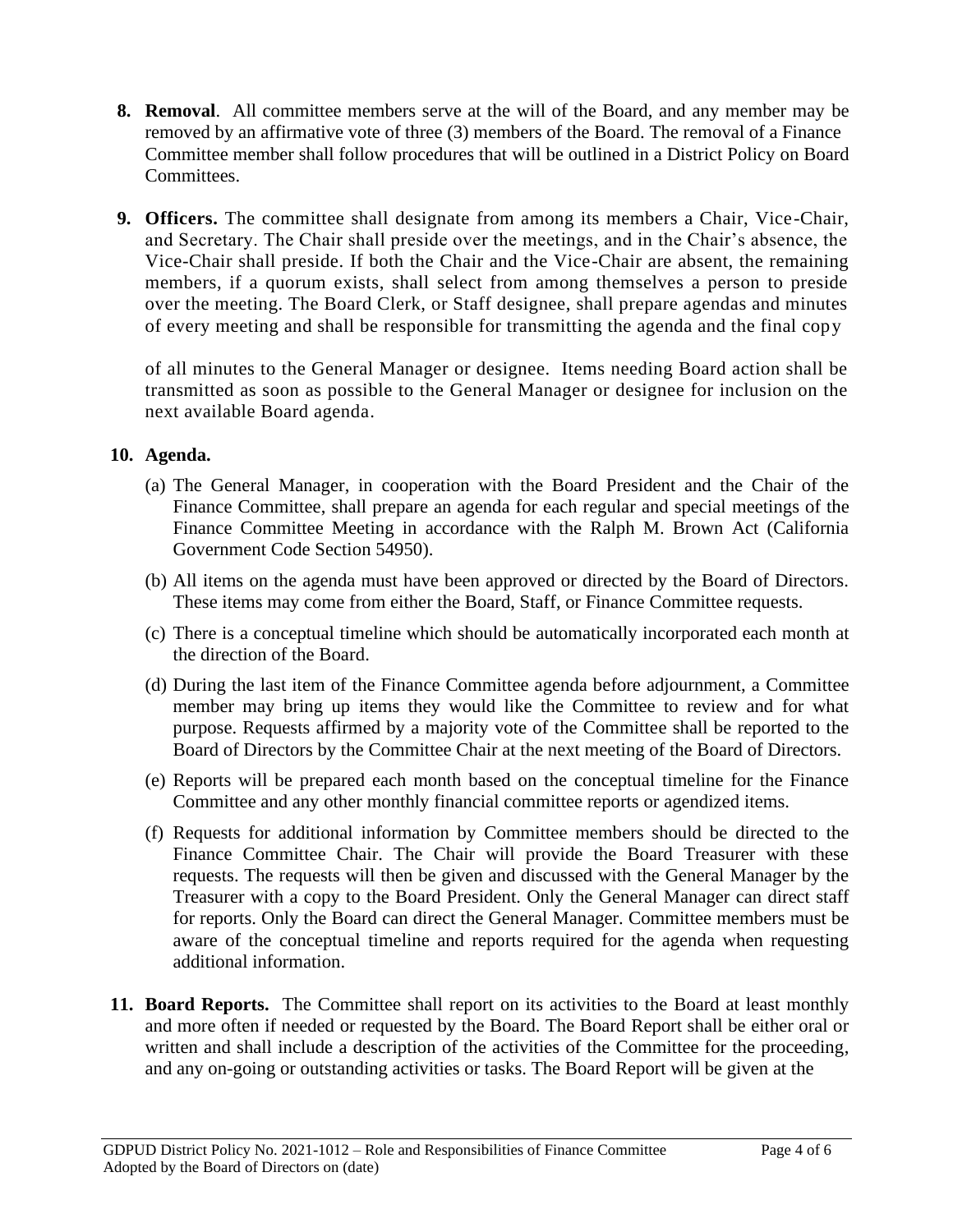next Regular Board Meeting by the Finance Committee Chair or Vice-Chair. Committee member minutes can be used to satisfy this requirement if the Chair or Vice-Chair is not present at the Board of Directors meeting.

**12. Board Liaison and Staff Support.** The Committee shall have a following Board and/or staff members to assist it with its work from time to time as may be necessary or desired by the Committee and/or the Board: Board Treasurer who will serve as the Board Liaison, and a Staff Liaison designated by the General Manager. The Board Liaison and Staff Liaison shall (a) not be regular or ex officio members of the committee; (b) not have the right to vote; and (c) not be counted for purposes of determining the presence of a quorum.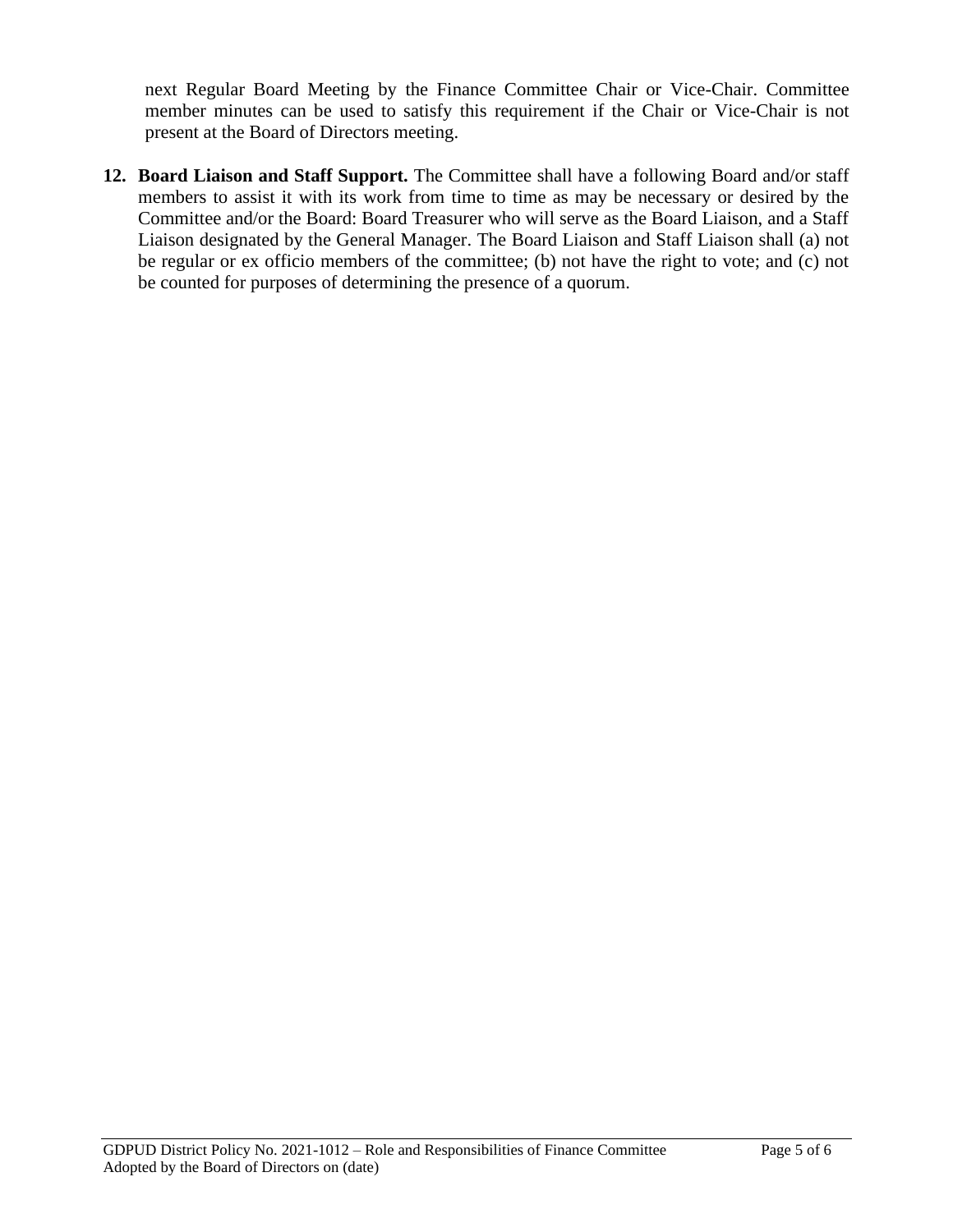# **EXHIBIT A**

# **Georgetown Divide Public Utility District Finance Committee Conceptual Timeline**

The Finance Committee shall accept direction from the Board of Directors to provide financial reviews, make recommendations, and report on its activities to the Board at least monthly, or more often if needed or requested by the Board. The Board Report can be either oral or written and shall include a description of Committee activities per this timeline, and on any ongoing or outstanding activities or tasks. The Board Report is given during the Regular Board meeting during Committee Reports by the Committee Chair. Committee meeting minutes may be used to satisfy the reporting requirement if the Chair will not be present.

**January** – Review Second Quarter Budget Report, Comparison of Mid-Year Budget Report.

**February** – Capital/Reserve Budget Review, ALT Wastewater Rate to Budget Review.

**March** – Begin Review Next FY Budget

**April** – Review Next FY Draft Budget, Review Third Quarter Budget Report.

**May** – Review Next FY Final-Draft Budget, Audit Prep Review.

**June** – Joint Budget Workshops with the Board of Directors

**July** – Review Fourth Quarter Budget Report, FY-End Actuals Review.

**August** – Review Investment Policy, Water Rate to Budget Review.

**September** – Fund Transfer Tracking Review.

**October** – Review First Quarter Budget Report.

**November** – Review CalPERS Unfunded Liabilities, Compare Prior FY Budgets with Matching Prior FY Audits.

**December** – Develop Finance Committee's Annual Work Report for the Board of Directors.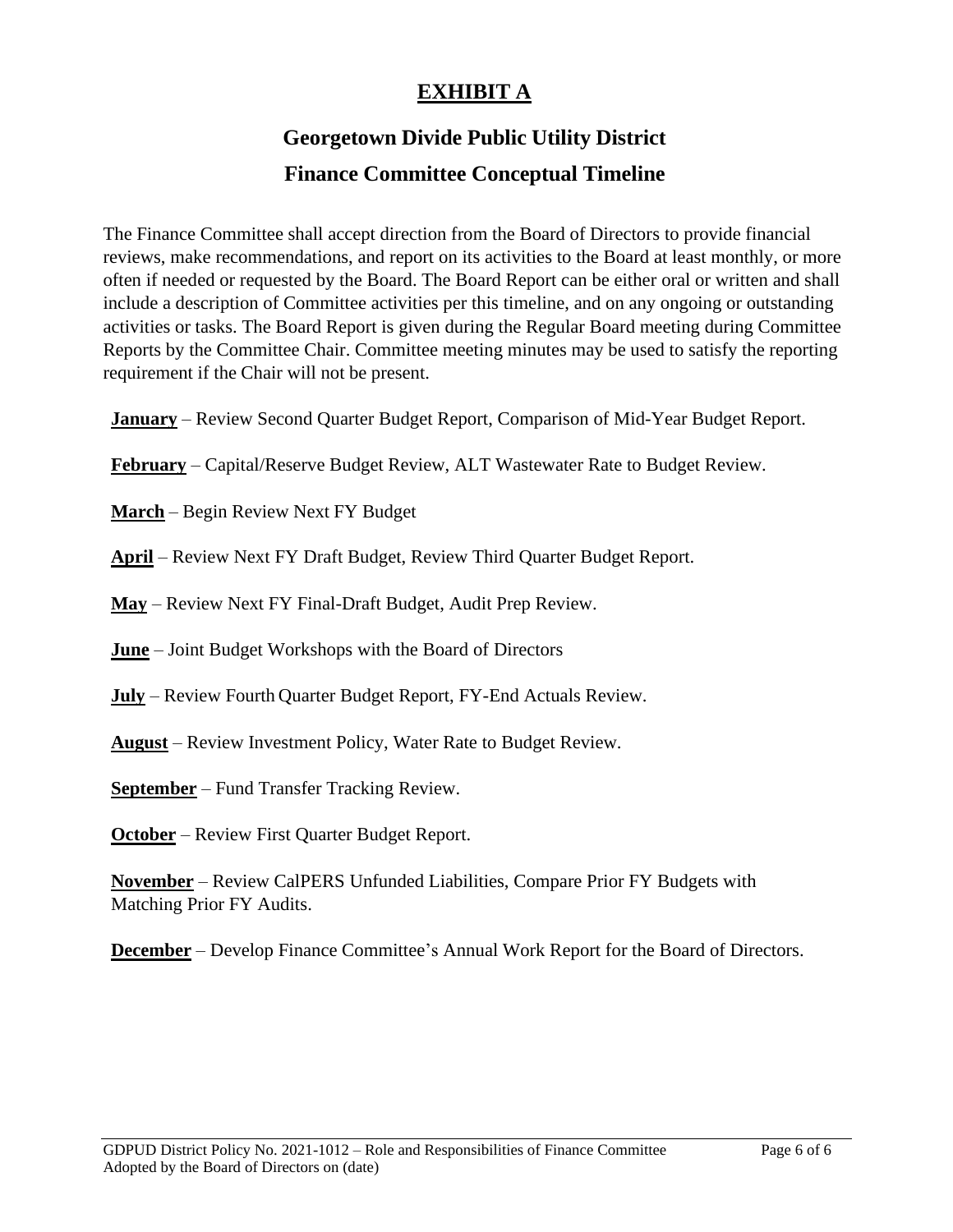# **REPORT TO THE BOARD OF DIRECTORS BOARD MEETING OF March 8, 2022 AGENDA ITEM 9.G.2.**



#### **AGENDA SECTION: NEW BUSINESS**

**SUBJECT: CONSIDER APPOINTMENT OF PUBLIC MEMBER(S) TO THE IRRIGATION COMMITTEE AND, IF NECESSARY, CONSIDER AMENDING THE MEMBERSHIP SECTION OF THE DRAFT POLICY ON THE ROLE AND RESPONSIBILITIES OF THE IRRIGATION COMMITTEE PREPARED BY:** Gloria Omania, Temporary Office Manager/Management Analyst **APPROVED BY:** Adam Coyan, General Manager

## **BACKGROUND**

The Irrigation Committee was established by the Board of Directors to advise them on matters related to irrigation service. The newly formed committee will work on a District policy on the role and responsibilities of the committee for the Board's approval. On February 8, 2022, the Board appointed the following individuals to the committee:

| Applicant           | <b>Years as Irrigation Customer</b> | Location   |
|---------------------|-------------------------------------|------------|
| <b>John Duarte</b>  | 23 years                            | Greenwood  |
| <b>Kristy McKay</b> | 6 years                             | Georgetown |
| <b>Eric Mead</b>    | 40 years                            | Cool       |
| <b>Bill Threkel</b> | 40 years                            | Cool       |

Director Seaman and Director Gerry Stewart were appointed to serve as the Board's liaison members tothe committee.

The draft policy on the role and responsibilities of the Irrigation Committee was provided to the newly appointed committee (Attachment 1) to serve as a guideline for conducting the committee's business until the policy can be adopted. According to this draft policy, the committee shall be comprised of no fewer than three (3) and no more than five (5) public members. With the appointments of four members in February, there is currently one vacant seat on the committee.

#### **DISCUSSION**

The District continued the recruitment process to fill the remaining seat. Two applications have been received from Carla Sutton and Ray Griffiths. Resumes are included as Attachment 2 and 3.

If the Board decides to appoint both applicants, the Membership section of the draft District Policy 2022-XXX will need to be amended to increase the number of public members on the committee.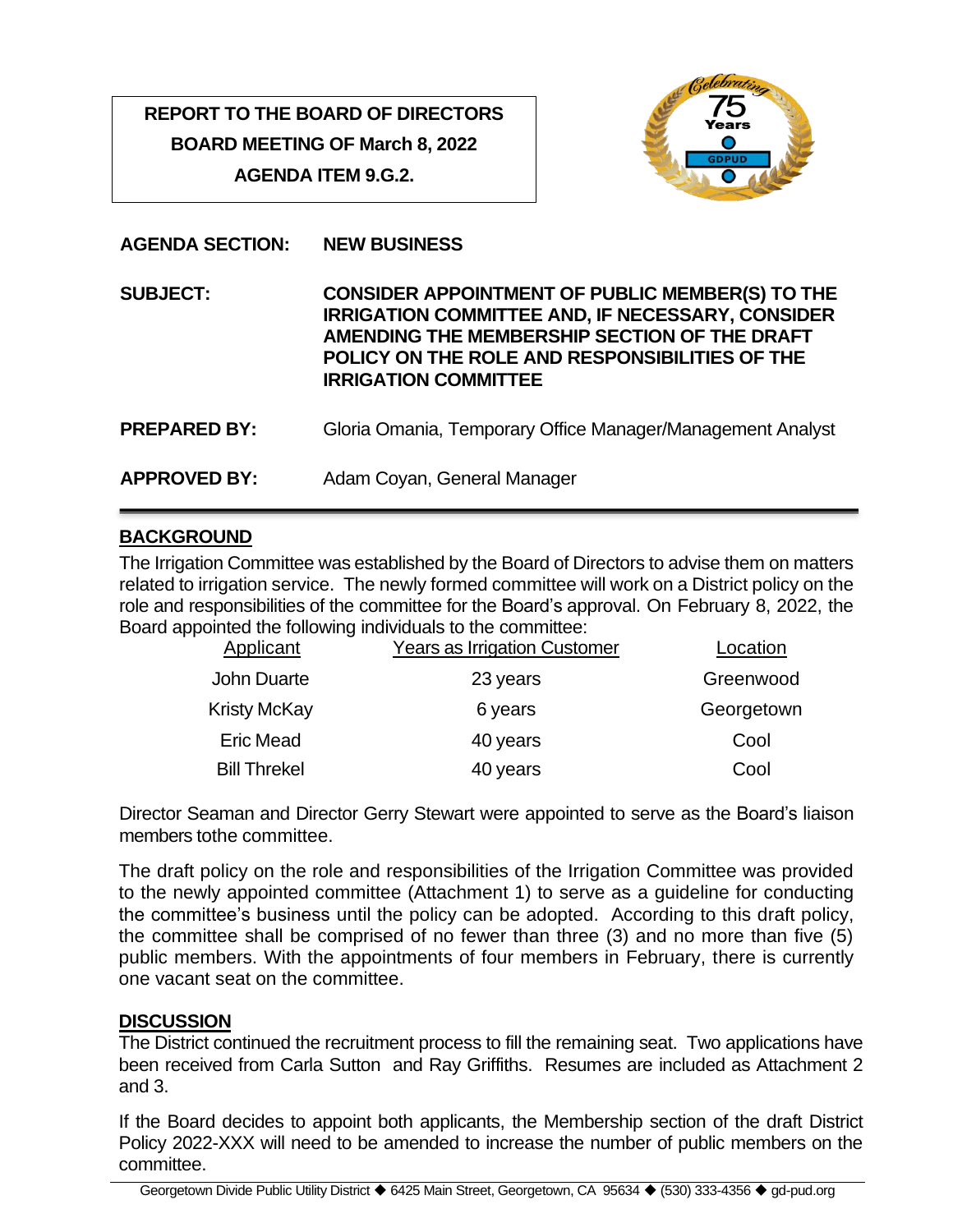Board Meeting of March 8, 2022 Agenda Item # 9.G.2.

## **FISCAL IMPACT**

None.

# **CEQA ASSESSMENT**

This is not a CEQA project.

# **POSSIBLE ACTIONS**

- Interview Ms. Sutton and Mr. Griffiths to fill the vacant Irrigation Committee positions;
- Adopt Resolution 2022-XX appointing Ms. Sutton and/or Mr. Griffiths to the Irrigation Committee; and
- If necessary, amend the Membership section of the draft District Policy 2022-XXXX to increase the public membership to seven (7).

# **ATTACHMENTS**

- 1. Carla Sutton Letter of Interest
- 2. Ray Griffiths Letter of Interest and Resume
- 3. Draft Resolution 2022-XX Appointment of Public Member to the Irrigation Committee
- 4. Draft District Policy 2022-XXXX Irrigation Committee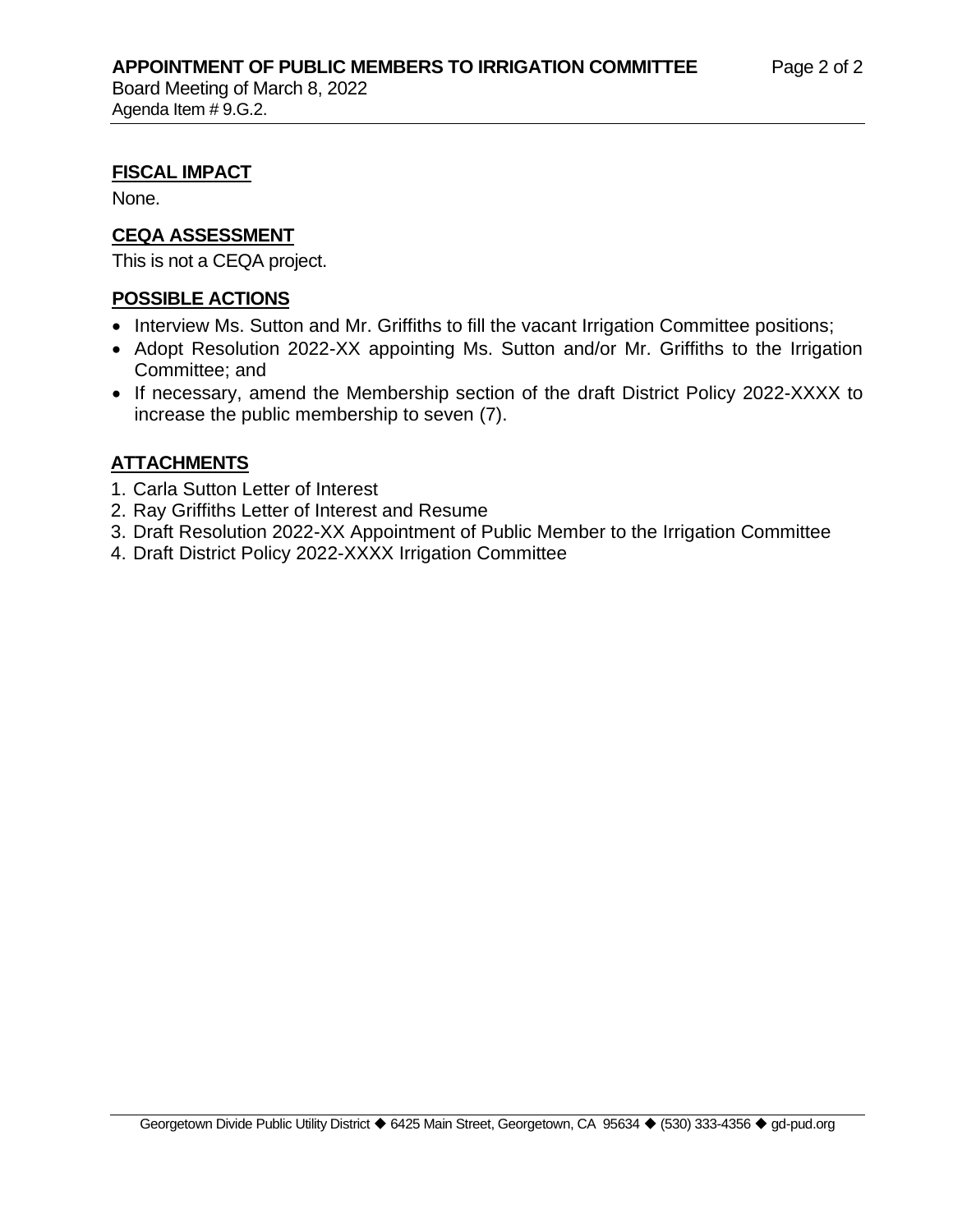Although quite late, I am interested in serving on the Irrigation Committee, if you are still accepting requests.

I am a long time resident on the Divide as well as a Irrigation water user for over 30 years.

My experience from various occupations as well as my agricultural background would be an asset to GDPUD!!

Regards, Carla Sutton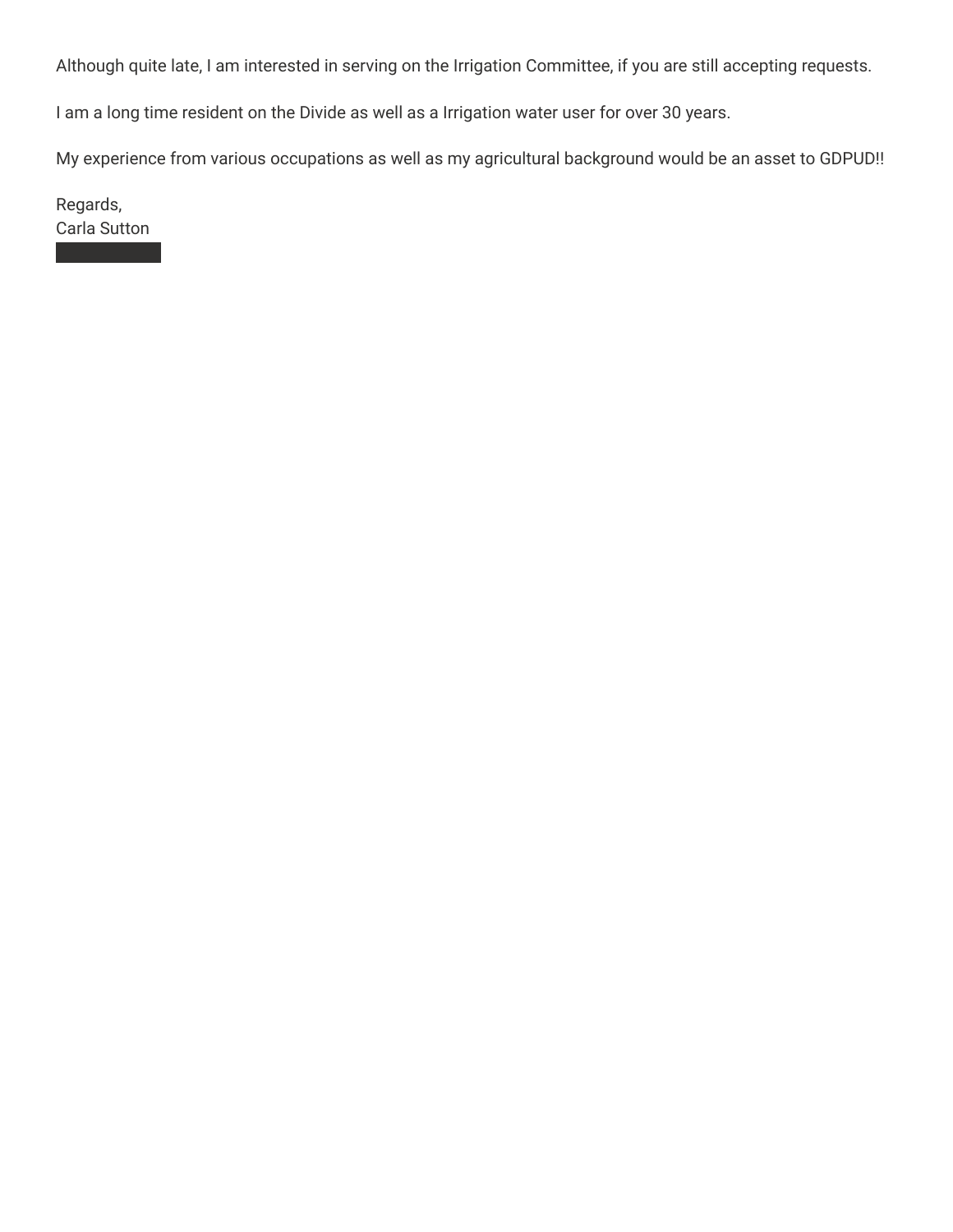#### Ray P. Griffiths



Dear Mr. Saunders

I am writing to express my interest in serving on the GDPUD Irrigation Committee. I am interested in the potential problems that GDPUD will have supplying irrigation water during the possible drought conditions that may exist this coming Summer. I have had an irrigation connection on the Buffalo Hill Siphon for a number of years, as well as a treated water connection off of Morgan Ranch Loop. Attached is a brief resume with relevant information. Thank you for your consideration.

#### Ray Griffiths

1970's – helped family with 85 acres of irrigated pasture in Glenn County.

- 1974 BA Biology, CSU Chico
- 1977 MS Ecology, UC Davis
- 1979 Moved to Georgetown

1980 Bought 27 ac. adjacent to Georgetown, connected to GDPUD treated water. Only ~2 ac. usable for cultivation. Balance of property scalped in 1850's to build road to mining camps on the next ridge North.

1980's (Can't remember year), connected to irrigation on the Buffalo Hill Siphon. Used for fruit trees and garden.

2008 Served on GDPUD Board for 4 years.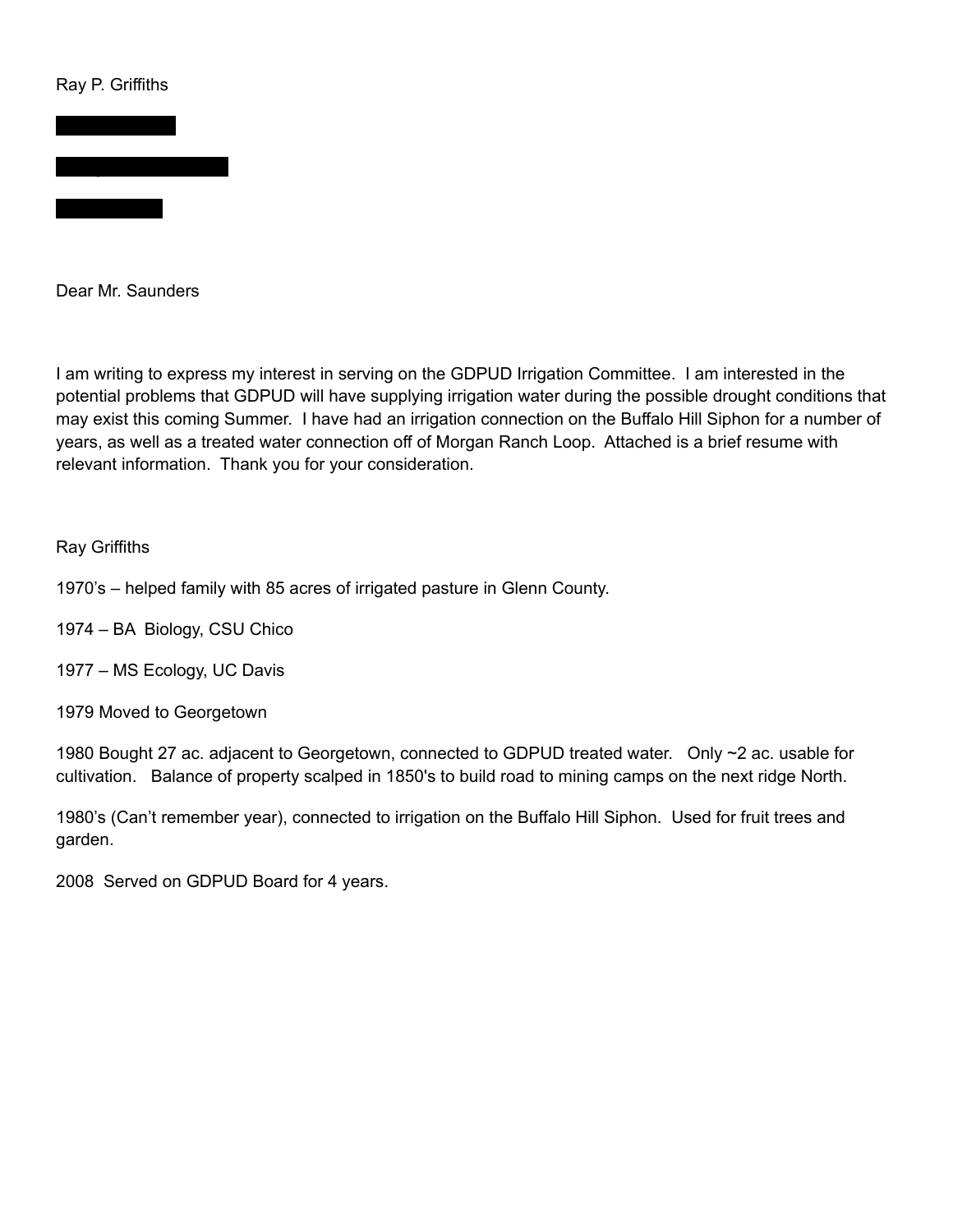#### **RESOLUTION NO. 2022-XX OF THE GEORGETOWN DIVIDE PUBLIC UTILITY DISTRICT FOR THE APPOINTMENT OF PUBLIC MEMBERS TO THE IRRIGATION COMMITTEE**

**WHEREAS,** the Irrigation Committee was established to advise the Board on matters related to irrigation service; and

**WHEREAS,** on February 8, 2022, the Board appointed the following four individuals to the committee: John Duarte, Kristy McKay, Eric Mead, and Bill Threkel; and

**WHEREAS,** the District has continued to recruit interested persons to fill the remaining openings on the Irrigation Committee and letters of interest have been received; and

**WHEREAS,** according to the Membership of the draft Policy on the Role and Responsibilities of the Irrigation Committee, the committee is comprised of no less than three (3) and no more than five (5) public members; and *(Change if draft policy is amended.)* 

**WHEREAS,** Director Donna Seaman and Director Gerry Stewart have been appointed as Board liaison members; and

**WHEREAS,** the newly formed committee will work on a District policy on the Role and Responsibilities of the Irrigation Committee for approval by the Board of Directors.

#### **NOW, THEREFORE, BE IT RESOLVED BY THE BOARD OF DIRECTORS THAT [insert name(s)] IS/ARE APPOINTED TO THE IRRIGATION COMMITTEE FOR A TERM OF TWO (2) YEARS.**

**PASSED AND ADOPTED** by the Board of Directors of the Georgetown Divide Public Utilities District at a meeting of said Board held on the 8<sup>th</sup> day of March 2022, by the following vote:

**AYES:** 

**NOES:** 

**ABSENT/ABSTAIN:** 

Michael Saunders, President Board of Directors GEORGETOWN DIVIDE PUBLIC UTILITY DISTRICT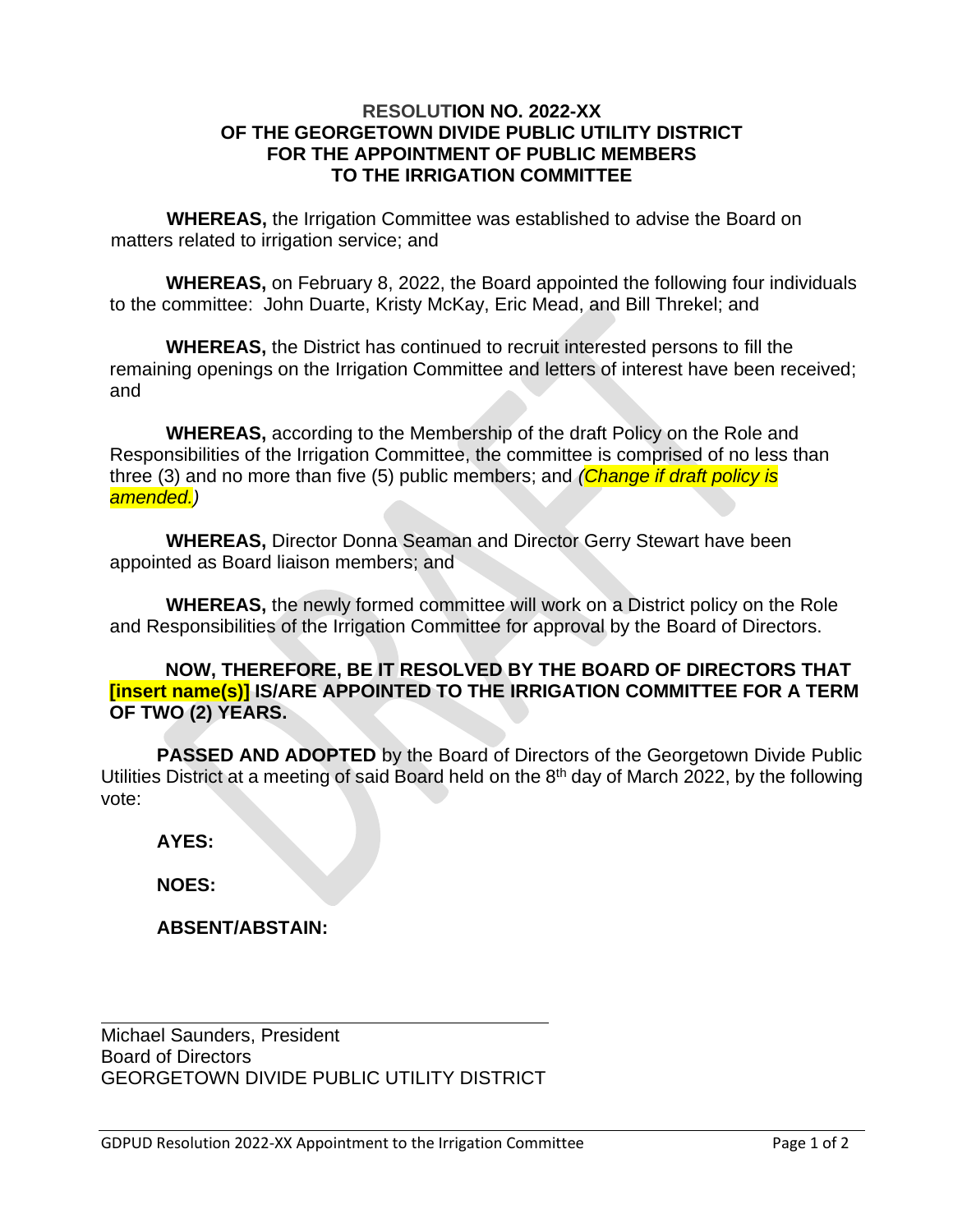ATTEST:

Adam Coyan, Clerk and ex officio Secretary, Board of Directors GEORGETOWN DIVIDE PUBLIC UTILITY DISTRICT

\_\_\_\_\_\_\_\_\_\_\_\_\_\_\_\_\_\_\_\_\_\_\_\_\_\_\_\_\_\_\_\_\_

\_\_\_\_\_\_\_\_\_\_\_\_\_\_\_\_\_\_\_\_\_\_\_\_\_\_\_\_\_\_\_\_\_

## **CERTIFICATION**

I hereby certify that the foregoing is a full, true, and correct copy of Resolution 2022-XX duly and regularly adopted by the Board of Directors of the Georgetown Divide Public Utility District, County of El Dorado, State of California, on the 8<sup>th</sup> day of March, 2022.

Adam Coyan, Clerk and ex officio Secretary, Board of Directors GEORGETOWN DIVIDE PUBLIC UTILITY DISTRICT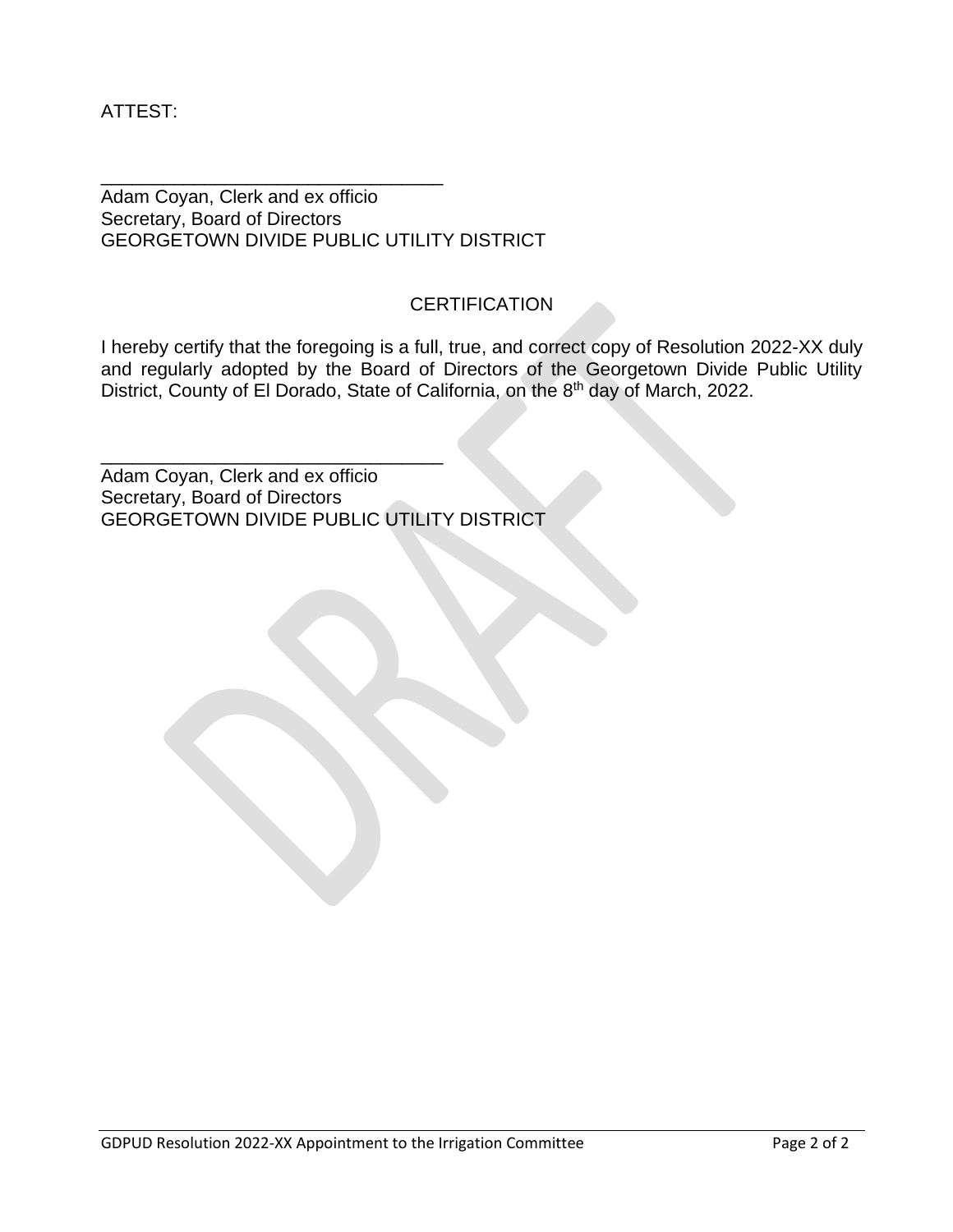# **POLICY TITLE: Irrigation Committee Role and Responsibilities**

# **POLICY NUMBER: XXX:**

- **1. Purpose.** The Irrigation Committee was established in January 2020 to provide recommendations to the Board of Directors on matters related to the District's Irrigation services and allow Irrigation customers an opportunity to provide feedback to this committee. The Committee is advisory nature and the Committee, and its members have no authority to set policy, expend funds, or make obligations on behalf of the Board and/or the District.
- **2. Brown Act**: The Irrigation committee is a committee formed formally under the Board of Directors Policy 5000.3 and must comply with the Brown Act. The Brown Act. The Legislature adopted the Brown Act, commonly referred to as California's "Open Meetings Laws" in 1964. The Brown Act is contained in Government Code section 54950 et seq. The Brown Act is broadly construed, and compliance is constitutionally mandated. Committee members must be knowledgeable of the Brown Act and there will be annual/bi-annual training.
- **3. Membership; Quorum.** The Committee shall be comprised of no more than five (5) public members. A quorum shall consist of three (3) public members currently appointed to the Committee.
- **4. Board Liaison(s).** One Director up to a maximum total of two (2) Directors, shall be appointed to the Committee as Board Liaison members.
	- a) The duties of the Board Liaison include presenting relevant data to the Board and arranging for any presentation of important progress on projects to the Board by the Committee chairperson.
	- b) The Board Liaison's role will be advisory to the Committee
	- c) The Board Liaison will not have a vote on the Committee.
	- d) Only Two (2) Board of Directors can be present at any of the Committee meetings
	- e) If a regular Liaison cannot attend a meeting, that member will contact the Board President and the Board President will arrange for another member to attend the meeting. If there are three members present the Board Liaison is authorized to request the non-liaison Board member to leave.

#### **5. Selection of Committee Members.**

- (a) A Notice of Vacancy on the Irrigation Committee shall be posted on the District's website and social media sites, and must be published in a newspaper of general circulation in the District with instructions for applying, including a deadline for submittal.
- (b) All applicants who reside within the District boundaries and are current irrigation water customers will be eligible for consideration by the Board.
- (c) Applications must be submitted by the stated deadline and must include a Statement of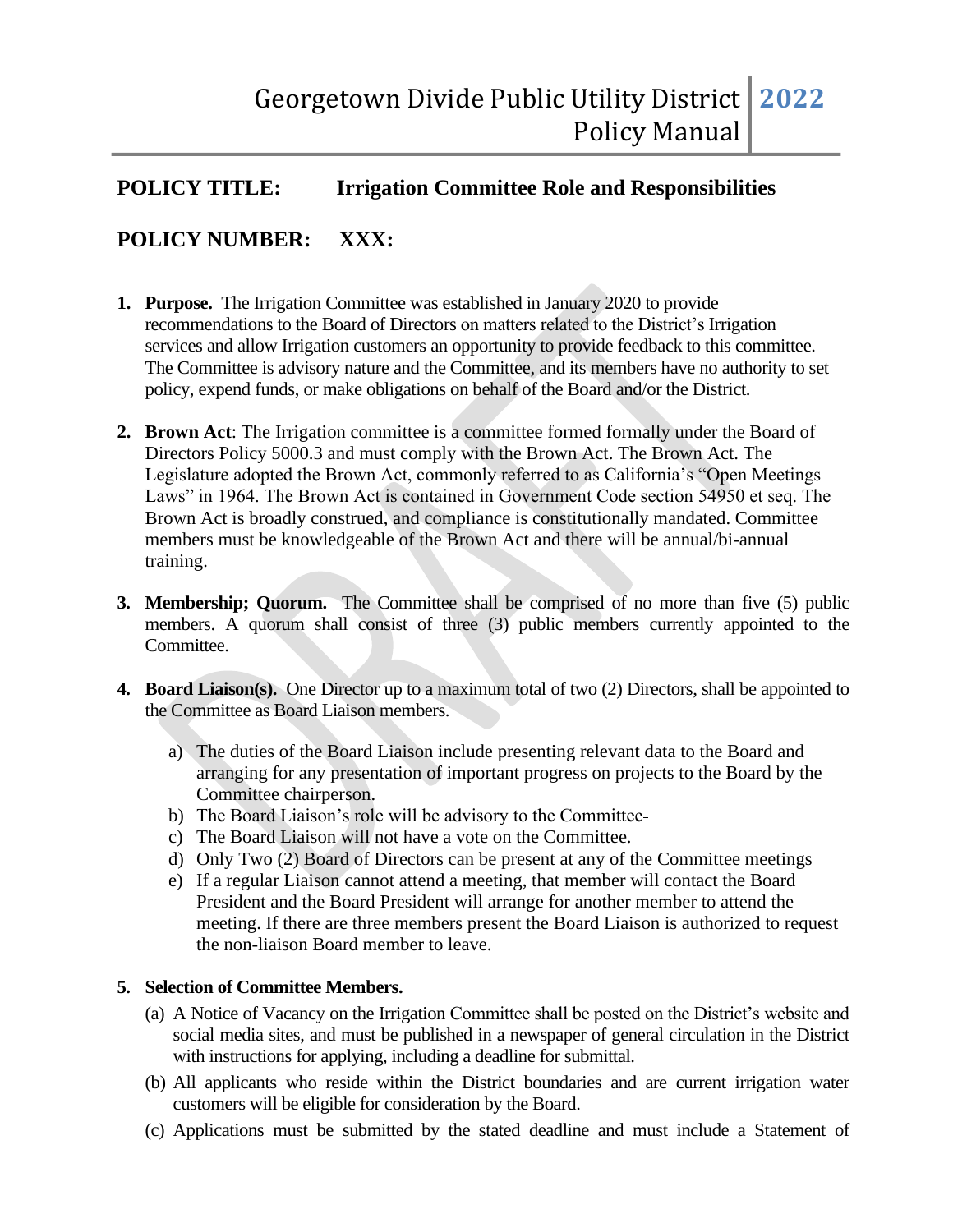Interest, the number of years as an irrigation water customer, and the area in the District the applicant resides. Applications can be mailed or hand-delivered to the General Manager at the District Office, located at 6425 Main Street, Georgetown, CA 95634, or transmitted by email to [gm@gd-pud.org](mailto:gm@gd-pud.org) or the Board President.

- (d) The General Manager will distribute all applications to the Board of Directors.
- (e) All applicants shall be available for personal comments at the Board of Directors during the selection board meeting.
- (f) The Board of Directors will ask questions of the applicants during the Board meeting and will publicly vote on each applicant to be appointed. In the case where there are more applicants than Committee seats, the Board of Directors will submit their ranking of the applicants to the President after the questioning period and the applicant(s) with the highest number of first place, then second place if needed, etc.. will be selected and announced as the appointee(s).
- (g) Those Irrigation Committee members who resign or who do not renew their two-year commitment shall provide a letter of resignation to the Irrigation Committee Chair, the President of the Board of Directors, and the General Manager.
- (h) The Board of Directors will confirm appointments or resignations by Resolution of the Board.
- **6. Role of the Committee.** The primary role of the Committee is to provide recommendations to the Board of Directors ("Board") from their direction, or in response to Board approved proposals on matters related to the District's Irrigation water services. Additional mission to be provided by the committee.
	- (a) Present all Committee findings and proposals to the Board for approval.
	- (b) Accept all projects requested by the Board.
- **7. Meetings.** The committee shall meet at least quarterly, and more often if needed or requested by the Board or the Committee. Meetings shall be held at the District's offices unless otherwise stipulated by an emergency or Executive Order
	- (a) At any meeting of the Irrigation Committee, the majority of the members currently appointed show constitute a quorum for purposes of conducting business or meetings. Unless otherwise posted, a majority vote of those present and voting shall be sufficient to adopt any motion. A quorum cannot be under three (3) public appointed members.
	- (b) All meetings of the Committee shall be open and public, and all persons shall be permitted to attend any meeting of the committee as provided by Government Code Section 54950 et seq
	- (c) All meetings of the Committee shall be held in the GDPUD offices at 6425 Main Street, Georgetown, CA 95634, unless there is a special need to hold a meeting at a different location.
	- (d) The proceedings of all meetings of the Committee shall be conducted in accordance with GDPUD Board Policy Numbers 5000, 5030 and 5040.
	- (e) The Committee shall follow the order of business for the conduct of its meetings by the agenda. The order can be changed during the Adoption of the Agenda by majority vote.
	- (f) Any meeting may be adjourned to a time and place stated in the Order of Adjournment. Less than a quorum may also adjourn from time to time. If all members are absent, the Secretary may declare the meeting adjourned to a stated time and place and shall cause each notice to be given in the same manner as for special meetings.
	- (g) Special meetings may be called at any time at the direction of the Chairperson or by a majority of the Committee. However, scheduling must be coordinated with the General Manager and Board President to ensure there are no conflicts with other scheduled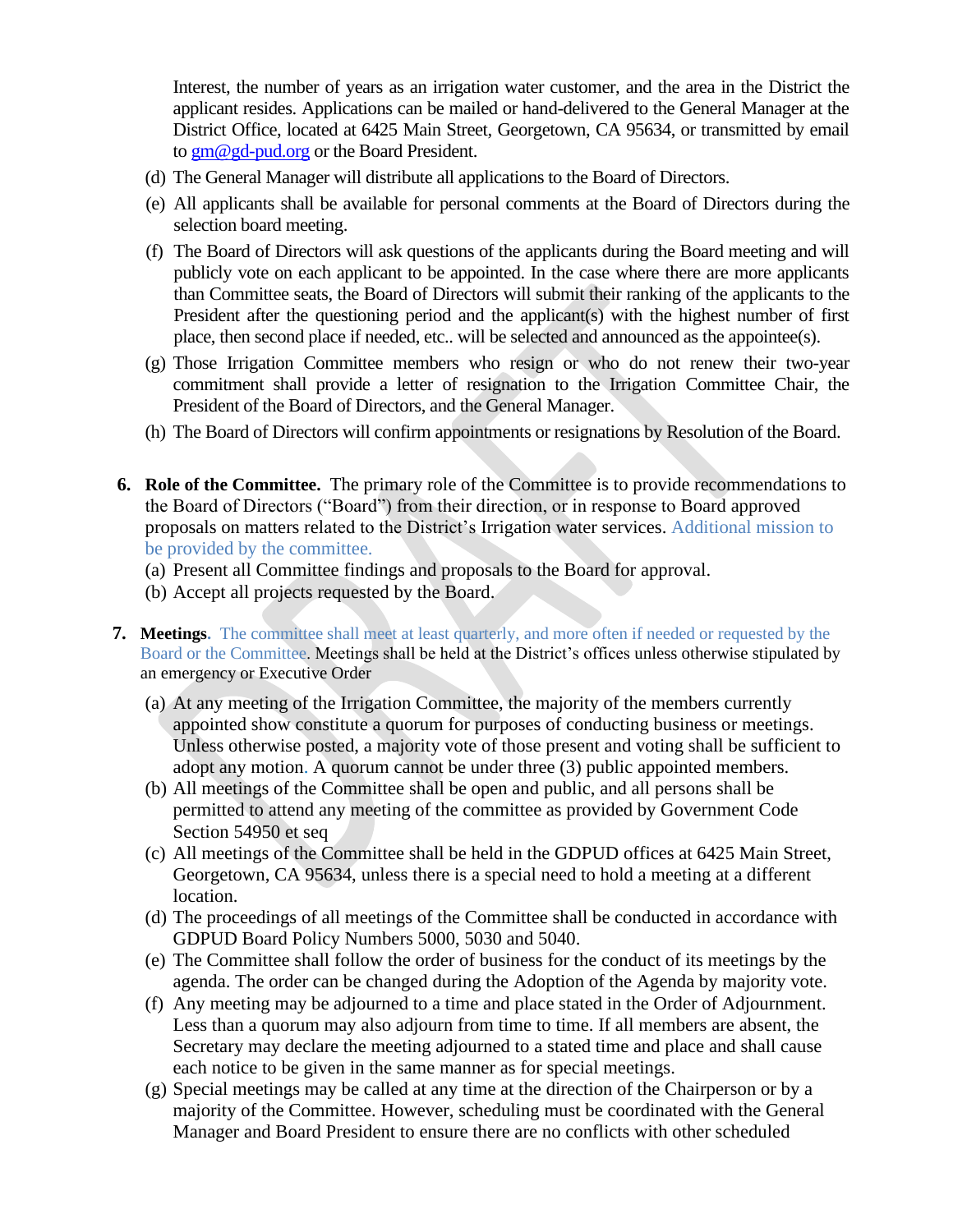Committee, Board, County, Regional, or Legislative meetings. A minimum of Forty-Eight hours advance written notice of special meetings shall be provided by the Chairperson to the Board President and General Manager stating the time and business to be transacted. The public shall be notified through the district regular communications and procedures, in accordance with Government Code Section 54950 et seq – At least Twenty-four (24) hours prior to the meeting.

- (h) The Committee Secretary shall maintain meeting minutes, including a complete record of all transactions, findings, and determinations, and present a full statement to the General Manager for the Board prior to the next Board meeting. A signed copy of meeting minutes shall be filed with the Staff Liaison.
- **8. Terms.** The terms of office shall be two (2) years. Committee members may be reappointed to subsequent terms by providing their letter of intent to the Board and the General Manager, and then the Board voting on the Committee members to be reappointed during a Board meeting.
- **9. Removal**. All committee members serve at the will of the Board, and any member may be removed by an affirmative vote of three (3) members of the Board. The Committee member removal will follow procedure as described in Board Policy XXX.X
- **10. Officers.** The committee shall designate from among its members a Chair, Vice-Chair, and Secretary. The Chair shall preside over the meetings, and in the Chair's absence, the Vice-Chair shall preside. If both the Chair and the Vice-Chair are absent, the remaining members, if a quorum exists, shall select from among themselves a person to preside over the meeting. The Board Clerk, or Staff designee, shall prepare agendas and minutes of every meeting and shall be responsible for transmitting the agenda and the final copy of all minutes to the General Manager or designee. Items needing Board action shall be transmitted as soon as possible to the General Manager or designee for inclusion on the next available Board agenda.

#### **11. Agenda.**

- (a) The General Manager, in cooperation with the Board President and the Chair of the Irrigation Committee, shall prepare an agenda for each regular and special meetings of the Irrigation Committee Meeting in accordance with the Ralph M. Brown Act (California Government Code Section 54950).
- (b) During the last item of the Irrigation Committee agenda before adjournment, a Committee member may bring up items they would like the Committee to review and for what purpose. Requests affirmed by a majority vote of the Committee shall be reported to the Board of Directors by the Committee Chair at the next meeting of the Board of Directors.
- (c) Requests for additional information by Committee members should be directed to the Irrigation Committee Chair. The Chair will provide the Board Liaison with these requests. The requests will then be given and discussed with the General Manager with a copy to the Board President. Only the General Manager can direct staff for reports. Only the Board can direct the General Manager.
- **12. Board Reports.** The Committee shall report on its activities to the Board at the following meeting after the Committee meets. The Board Report shall be either oral or written and shall include a description of the activities of the Committee for the proceeding, and any on-going or outstanding activities or tasks. The Board Report will be given at the next Regular Board Meeting by the Irrigation Committee Chair or Vice-Chair. Committee member minutes can be used to satisfy this requirement if the Chair or Vice-Chair is not present at the Board of Directors meeting.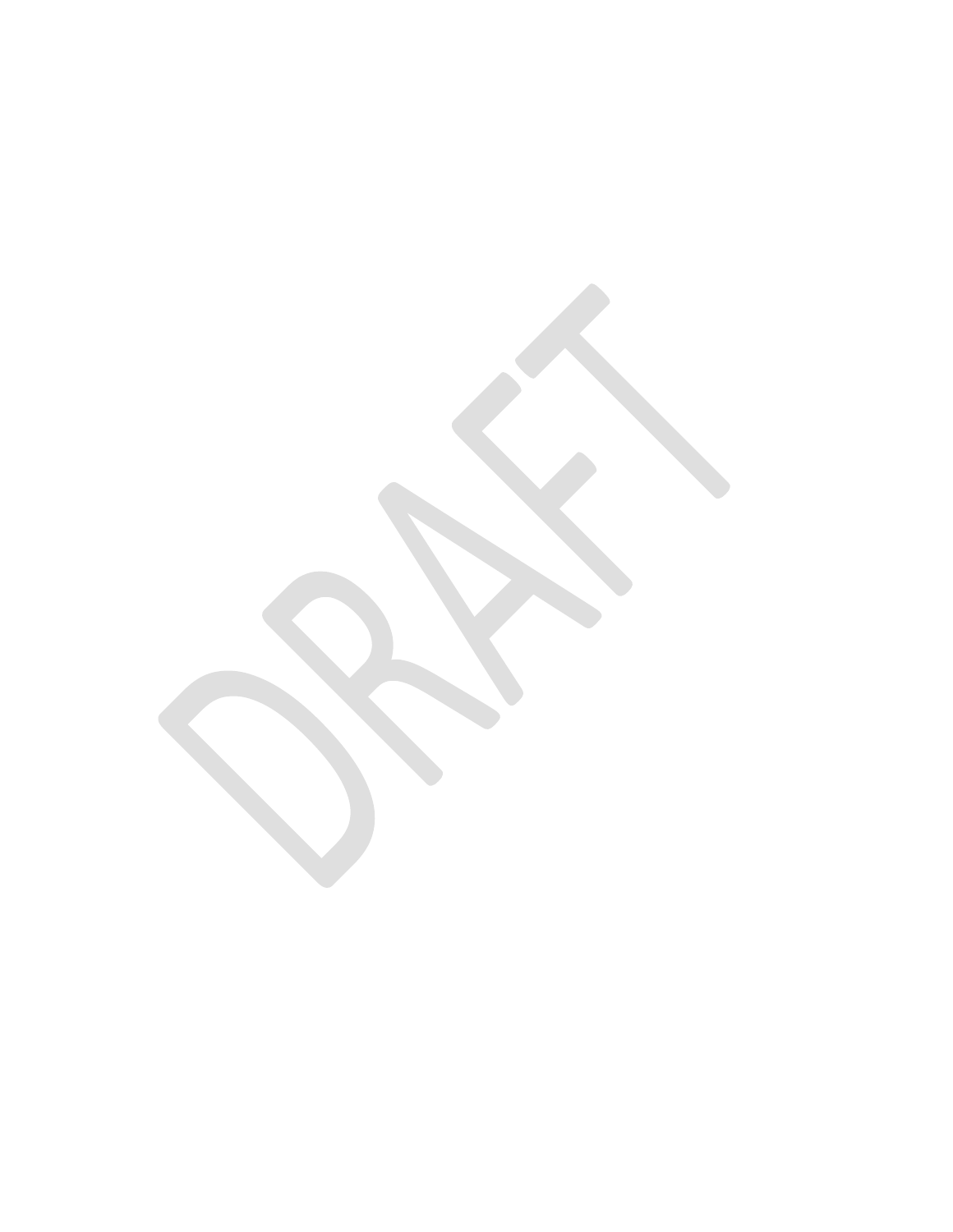#### **RESOLUTION NO. 2022-XX**

#### **OF THE BOARD OF DIRECTORS OF THE GEORGETOWN DIVIDE PUBLIC UTILITY DISTRICT PROCLAIMING A LOCAL EMERGENCY PERSISTS, RE-RATIFYING THE PROCLAMATION OF A STATE OF EMERGENCY BY GOVERNOR NEWSOM ON MARCH 4, 2020, AND RE-AUTHORIZING REMOTE TELECONFERENCE MEETINGS OF THE LEGISLATIVE BODIES OF THE GEORGETOWN DIVIDE SPECIAL UTILTY DISTRICT FOR THE PERIOD APRIL 1, 2021 TO APRIL 30, 2022 PURSUANT TO BROWN ACT PROVISIONS**

**WHEREAS**, the Georgetown Divide Special Utility District ("District") is committed to preserving and nurturing public access and participation in meetings of the Board of Directors; and

**WHEREAS**, all meetings of District's legislative bodies are open and public, as required by the Ralph M. Brown Act (Cal. Gov. Code 54950 – 54963), so that any member of the public may attend, participate, and watch the District's legislative bodies conduct their business; and

**WHEREAS**, the Brown Act, Government Code section 54953(e), makes provision for remote teleconferencing participation in meetings by members of a legislative body, without compliance with the requirements of Government Code section 54953(b)(3), subject to the existence of certain conditions; and

**WHEREAS**, a required condition is that a state of emergency is declared by the Governor pursuant to Government Code section 8625, proclaiming the existence of conditions of disaster or of extreme peril to the safety of persons and property within the state caused by conditions as described in Government Code section 8558; and

**WHEREAS**, it is further required that state or local officials have imposed or recommended measures to promote social distancing, and

**WHEREAS**, the Board of Directors previously adopted a Resolutions finding that the requisite conditions exist for the legislative bodies of the Georgetown Divide Public Utility District to conduct remote teleconference meetings without compliance with Paragraph (3) of Subdivision (b) of Section 54953; and

**WHEREAS**, as a condition of extending the use of the provisions found in Section 54953(e), the Board of Directors must reconsider the circumstances of the state of emergency that exists in the District, and the Board of Directors has done so; and

**WHEREAS** emergency conditions persist in the District, specifically, a State of Emergency has been proclaimed by the Governor due to the COVID-19 Pandemic; and

**WHEREAS**, the District also has a COVID-19 policy recommending social distancing measures; and

**WHEREAS**, as a consequence of the California State of Emergency caused by the COVID-19 Pandemic emergency persisting, the Board of Directors does hereby find that the legislative bodies of the District shall continue to conduct their meetings without compliance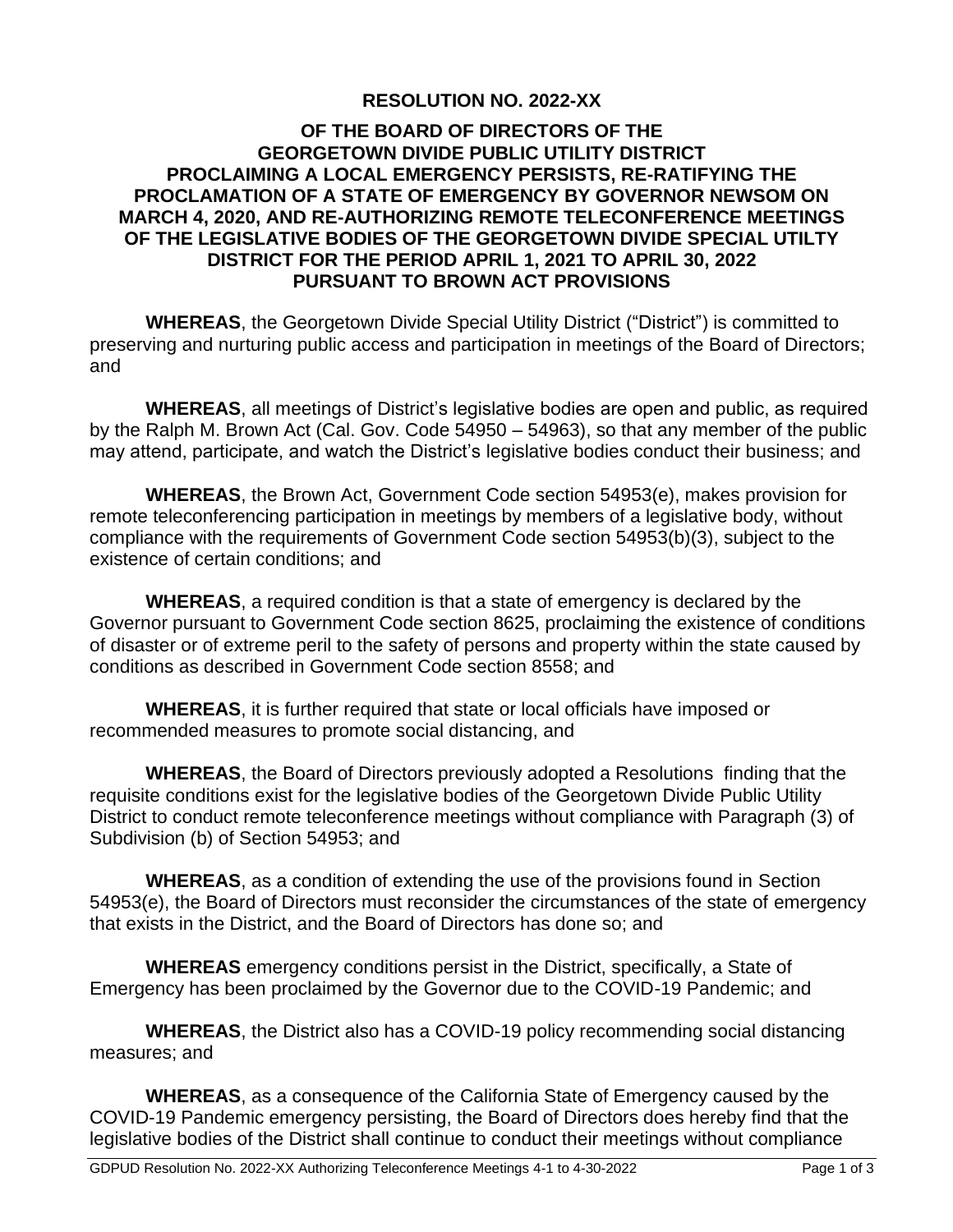with Paragraph (3) of Subdivision (b) of Government Code Section 54953, as authorized by Subdivision (e) of Section 54953, and that such legislative bodies shall continue to comply with the requirements to provide the public with access to the meetings as prescribed in Paragraph (2) of Subdivision (e) of Section 54953; and

**WHEREAS**, the Georgetown Divide Public Utility District will hold its meetings via Zoom teleconference and make the access available to the public via video or phone.

#### **NOW, THEREFORE, THE BOARD OF DIRECTORS OF GEORGETOWN DIVIDE SPECIAL UTILTY DISTRICT DOES HEREBY RESOLVE AS FOLLOWS**:

Section 1. Recitals. The Recitals set forth above are true and correct and are incorporated into this Resolution by this reference.

Section 2. Re-ratification of Governor's Proclamation of a State of Emergency. The Board hereby ratifies the Governor of the State of California's Proclamation of State of Emergency, effective as of its issuance date of date of March  $4<sup>th</sup>$ , 2020.

Section 3. Remote Teleconference Meetings. The General Manager and legislative bodies and committees of the District are hereby authorized and directed to take all actions necessary to carry out the intent and purpose of this Resolution including conducting open and public meetings in accordance with Government Code Section 54953(e) and other applicable provisions of the Brown Act.

Section 4. Effective Date of Resolution. This Resolution shall take effect immediately upon its adoption and shall be effective until March 31, 2022, or until the Board of Directors adopts a subsequent resolution in accordance with Government Code Section 54953(e)(3) to extend the time during which the legislative bodies and committees of District may continue to teleconference without compliance with Paragraph (3) of Subdivision (b) of Section 54953.

**PASSED AND ADOPTED** by the Board of Directors of Georgetown Divide Public Utility District on this 8th day of March 2022, by the following vote:

**AYES:** 

**NOES:** 

**ABSENT/ABSTAIN:** 

\_\_\_\_\_\_\_\_\_\_\_\_\_\_\_\_\_\_\_\_\_\_\_\_\_\_\_\_\_\_\_\_\_\_\_\_\_\_\_ Michael Saunders, President, Board of Directors GEORGETOWN DIVIDE PUBLIC UTILITY DISTRICT

*Attest:*

Adam Coyan, Clerk and Ex officio Secretary, Board of Directors **GEORGETOWN DIVIDE PUBLIC UTILITY DISTRICT** 

\_\_\_\_\_\_\_\_\_\_\_\_\_\_\_\_\_\_\_\_\_\_\_\_\_\_\_\_\_\_\_\_\_\_